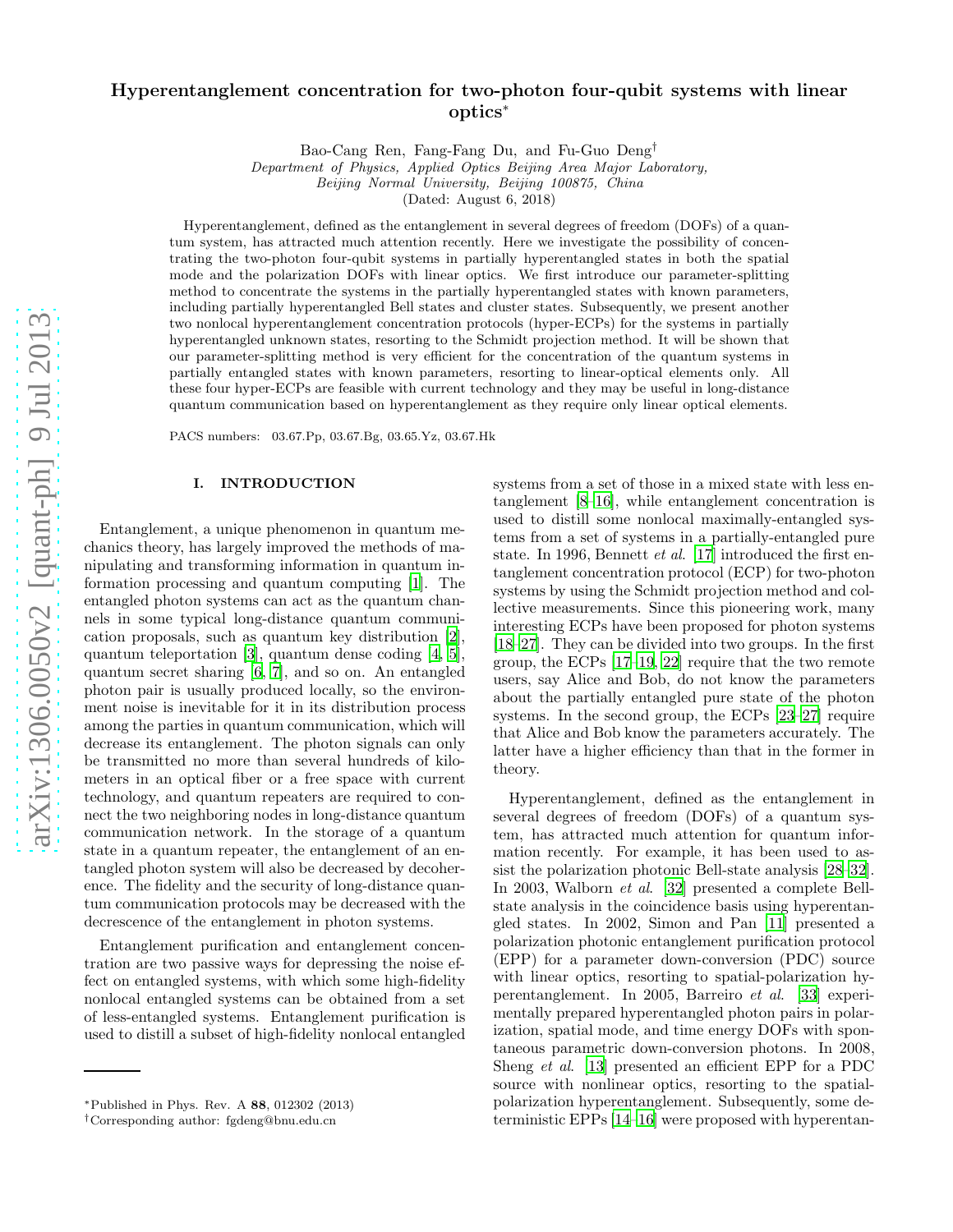glement. In 2008, Barreiro et al. [\[34\]](#page-12-6) beat the channel capacity limit of superdense coding with linear optics, resorting to polarization-orbital-angular-momentum hyperentanglement. And some hyperentangled Bell-state analysis protocols [\[35](#page-12-7)[–38\]](#page-12-8) were proposed to increase the channel capacity of quantum communication recently. In 2007, Wei et al. [\[38\]](#page-12-8) divided the 16 hyperentangled Bell states into seven groups with linear optics. In 2012, an interesting quantum repeater protocol based on spatialpolarization hyperentanglement was proposed [\[39\]](#page-12-9). In 2013, Graham et al. [\[40](#page-12-10)] experimentally implemented direct characterization of quantum dynamics assisted by hyperentanglement.

In this article, we investigate the possibility of concentrating the two-photon four-qubit systems in the nonlocal partially hyperentangled states in both the spatial mode and the polarization DOFs with linear-optical elements. First, we introduce two feasible nonlocal spatialpolarization hyperentanglement concentration protocols (hyper-ECPs) for the systems in partially hyperentangled states with known parameters (including hyperentangled Bell-class states and cluster-class states), resorting to our parameter-splitting method. Subsequently, we present another two hyper-ECPs for the partially hyperentangled photon systems in unknown states, resorting to the Schmidt projection method, a conventional way for entanglement concentration. These two hyper-ECPs can be accomplished with two copies of unknown states and parity-check measurements. The parity-check measurement on the polarization DOF is constructed with polarizing beam splitters and single-photon detectors, and the parity-check measurement on spatial-mode DOF is constructed with the Hong-Ou-Mandel (HOM) effect [\[41](#page-12-11)] of a 50:50 beam splitter and single-photon detectors. It will be shown that the hyper-ECPs with our parametersplitting method are far more efficient for the concentration of the quantum systems in partially entangled states with known parameters than those with the Schmidt projection method.

This paper is organized as follows: In Sec. [II,](#page-1-0) we present two hyper-ECPs for the two-photon fourqubit systems in known pure states with our parametersplitting method, including the one used for the systems in a known partially hyperentangled Bell state, which is discussed in Sec. [II A,](#page-1-1) and the other used for those in a known partially hyperentangled cluster state, discussed in Sec. [II B.](#page-3-0) In Sec. [III,](#page-4-0) we discuss the hyperentanglement concentration for the two-photon fourqubit systems in unknown partially entangled pure states with linear optics. Some discussions and a summary are given in Sec. [IV.](#page-7-0) In Appendix [A,](#page-8-0) a hyper-ECP for an arbitrary unknown hyperentangled cluster-class state is discussed. In Appendix [B,](#page-9-0) the entanglement purification of a mixed hyperentangled Bell state is given. Our parameter-splitting-based entanglement concentration for a known partially entangled state in one DOF is discussed in Appendix [C.](#page-10-0)

# <span id="page-1-0"></span>II. HYPER-ECPS WITH PARAMETER-SPLITTING METHOD

In this section, we present two hyper-ECPs for twophoton four-qubit systems in known nonlocal hyperentangled spatial-polarization pure states based on our parameter-splitting method with linear-optical elements. One hyper-ECP is used for two-photon four-qubit systems in a known partially hyperentangled Bell state and the other is used for those in a known partially hyperentangled cluster state. In both these hyper-ECPs, Alice and Bob obtain a subset of two-photon four-qubit systems in maximally hyperentangled states by splitting the parameters of the initial nonlocal partially hyperentangled states with linear-optical elements only.

### <span id="page-1-1"></span>A. Hyper-ECP for two-photon four-qubit systems in a partially hyperentangled Bell state

Let us assume that the initial nonlocal hyperentangled Bell-class state in both the spatial mode and the polarization DOFs is

$$
|\varphi_0\rangle_{AB} = (\alpha|H\rangle_A|H\rangle_B + \beta|V\rangle_A|V\rangle_B)
$$
  

$$
\otimes(\gamma|a_1\rangle|b_1\rangle + \delta|a_2\rangle|b_2\rangle).
$$
 (1)

Here the subscripts  $A$  and  $B$  represent the two photons kept by the two remote users, say Alice and Bob.  $|H\rangle$  and  $|V\rangle$  represent the horizontal and the vertical polarizations of photons, respectively.  $|a_1\rangle$  ( $|b_1\rangle$ ) and  $|a_2\rangle$  ( $|b_2\rangle$ ) are the two spatial modes of the photon  $A(B)$ .  $\alpha$ ,  $\beta$ ,  $\gamma$ , and  $\delta$  are four real parameters that are known to Alice and Bob, and they satisfy the relation

$$
|\alpha|^2 + |\beta|^2 = |\gamma|^2 + |\delta|^2 = 1.
$$
 (2)

For describing the principle of our hyper-ECP explicitly and simply, we assume that  $|\alpha| > |\beta|$  and  $|\gamma| < |\delta|$  below. The principle of our hyper-ECP in other cases is the same as this one with or without a little modification.

The principle of our hyper-ECP for a partially hyperentangled Bell state is shown in Fig. [1\(](#page-2-0)a). It can be implemented with some local unitary operations on the photon A in both the spatial-mode and the polarization DOFs performed by Alice. Bob performs no operations in this hyper-ECP. In detail, first, Alice performs a unitary operation on the spatial mode  $a_2$  by using an unbalanced BS (i.e.,  $UBS_1$ ) [\[42\]](#page-12-12) with the reflection coefficient  $R_1 = \gamma/\delta$ , shown in Fig. [1\(](#page-2-0)b), and the partially hyperentangled Bell-class state  $|\varphi_0\rangle_{AB}$  is changed to be  $|\varphi_1\rangle_{AB}$ . Here

$$
|\varphi_1\rangle_{AB} = (\alpha|H\rangle_A|H\rangle_B + \beta|V\rangle_A|V\rangle_B) \otimes [\gamma(|a_1\rangle|b_1\rangle + |a_2\rangle|b_2\rangle) + \sqrt{|\delta|^2 - |\gamma|^2} |a_3\rangle|b_2\rangle]. \tag{3}
$$

That is, Alice splits the parameters of the hyperentangled Bell-class state in the spatial-mode DOF with UBS1.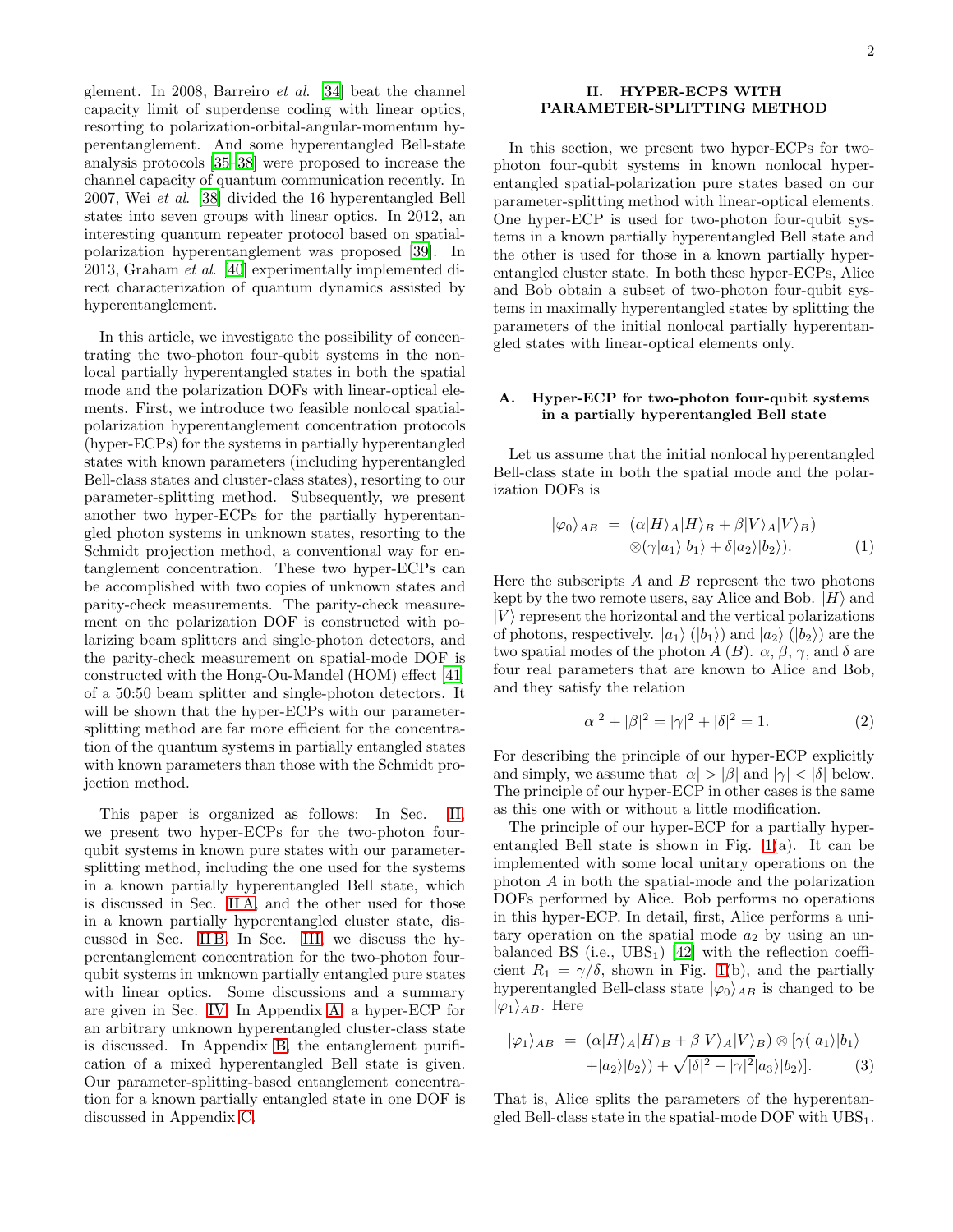

<span id="page-2-0"></span>FIG. 1: (Color online) (a) Schematic diagram of our hyper-ECP for a partially hyperentangled Bell state with known parameters. (b) Schematic diagram of an unbalanced BS (UBS). BS represents a balanced 50:50 beam splitter.  $\omega$  represents a phase shift which decides the reflection coefficient and the transmission coefficient of the unbalanced BS.  $a_1$  and  $a_2$  represent the two original spatial modes of the photon  $A$ .  $a'_1$  and  $a'_2$  are another two spatial modes of the photon A. UBS<sub>1</sub> represents an unbalanced beam splitter with the reflection coefficient  $R_1 = \gamma/\delta$ .  $R_\theta$  represents a wave plate which can rotate the horizontal polarization with an angle  $\theta = \arccos(\beta/\alpha)$ . PBS  $i$   $(i = 1, 2, \dots, 6)$  represents a polarizing beam splitter, which transmits the photon in the horizontal polarization  $|H\rangle$ and reflects the photon in the vertical polarization  $|V\rangle$ , respectively. DL denotes a time-delay device which is used to make the two wavepackets reach the last PBS ( $PBS_5$  or  $PBS_6$ ) in each Mach-Zehnder interferometer simultaneously.  $D_1$ ,  $D_2$ , and  $D_3$  represent three single-photon detectors.

One can see that the spatial-mode state of the twophoton system AB becomes a maximally entangled one if the photon A does not emit from the spatial mode  $a_3$ .

Second, Alice transforms the polarization-mode state of the two-photon system AB into a maximally entangled one by splitting the parameters of the hyperentangled Bell-class state in the polarization DOF, if the photon A does not emit from the spatial mode  $a_3$ . As shown in Fig.  $1(a)$ , Alice performs the same polarization unitary operations on the two spatial modes  $a_1$  and  $a_2$ . The wave plate  $R_{\theta}$  is used to rotate the horizontal polarization  $|H\rangle$ with an angle  $\theta = \arccos(\beta/\alpha)$ , that is,  $|H\rangle \rightarrow \cos\theta|H\rangle +$  $sin\theta|V\rangle$ . After the photon A coming from the two spatial modes  $a_1$  and  $a_2$  passes through PBSs (i.e., PBS<sub>1</sub> and

 $PBS<sub>2</sub>$ ) and  $R<sub>θ</sub>$ , the state of the system is transformed from  $|\varphi_1\rangle_{AB}$  into  $|\varphi_2\rangle_{AB}$ . Here

$$
|\varphi_2\rangle_{AB} = [\beta(|H\rangle_A|H\rangle_B + |V\rangle_A|V\rangle_B) + \sqrt{|\alpha|^2 - |\beta|^2}|V'\rangle_A|H\rangle_B| \n\otimes \gamma(|a_1\rangle|b_1\rangle + |a_2\rangle|b_2\rangle) + (\alpha|H\rangle_A|H\rangle_B + \beta|V\rangle_A|V\rangle_B) \n\otimes \sqrt{|\delta|^2 - |\gamma|^2}|a_3\rangle|b_2\rangle.
$$
 (4)

Here  $|V'\rangle$  presents the vertical polarization of the photon after the operation  $R_{\theta}$ .

Third, when the photon A passes through  $PBS<sub>3</sub>$  $(PBS_4)$ , DL, and  $PBS_5$  (PBS<sub>6</sub>), the state of the twophoton system is transformed from  $|\varphi_2\rangle_{AB}$  into  $|\varphi_3\rangle_{AB}$ . Here

<span id="page-2-1"></span>
$$
|\varphi_3\rangle_{AB} = \beta \gamma (|H\rangle|H\rangle + |V\rangle|V\rangle)_{AB} (|a_1\rangle|b_1\rangle + |a_2\rangle|b_2\rangle) + \gamma \sqrt{|\alpha|^2 - |\beta|^2} |V\rangle_A |H\rangle_B (|a'_1\rangle|b_1\rangle + |a'_2\rangle|b_2\rangle) + \sqrt{|\delta|^2 - |\gamma|^2} (\alpha|H\rangle|H\rangle + \beta|V\rangle|V\rangle)_{AB} |a_3\rangle|b_2\rangle.
$$
(5)

From Eq. [\(5\)](#page-2-1), one can see that the state of the twophoton system AB becomes a maximally hyperentangled Bell state  $|\varphi_f\rangle_{AB}$  if the photon A emits from the spatial modes  $a_1$  and  $a_2$ . Here

$$
|\varphi_f\rangle_{AB} = \frac{1}{2}(|H\rangle|H\rangle + |V\rangle|V\rangle)_{AB}(|a_1\rangle|b_1\rangle + |a_2\rangle|b_2\rangle). (6)
$$

If the photon A emits from the spatial mode  $a'_1, a'_2$ , or  $a_3$ , Alice and Bob cannot obtain a maximally hyperentangled Bell state  $|\varphi_f\rangle_{AB}$ , which means this hyper-ECP fails. In theory, Alice can judge whether this hyper-ECP succeeds or not, according to the spatial mode of the photon A.

It is not difficult to calculate the success probability of our hyper-ECP for a hyperentangled Bell-class state. If the photon  $A$  does not emit from the spatial mode  $a'_1$ ,  $a'_2$ , and  $a_3$ , our hyper-ECP succeeds, which takes place with the probability of  $P_1 = 4|\beta\gamma|^2$ . Otherwise, the photon A is detected by the single-photon detectors and is destroyed, and our hyper-ECP fails. That is, the total success probability of our hyper-ECP is  $P_1 = 4|\beta\gamma|^2$ , shown in Fig. [2.](#page-3-1)

In a practical application of our hyper-ECP, there are two ways for Alice and Bob, the two parties in quantum communication to judge whether this hyper-ECP succeeds or not. On one hand, Alice can judge that this hyper-ECP fails if one of the three detectors  $D_1$ ,  $D_2$ , and  $D_3$  is clicked by the photon  $A$ . On the other hand, if the efficiency of the single-photon detectors  $D_i$   $(i = 1, 2, 3)$ is 100%, Alice can also judge that this hyper-ECP succeeds if there are no single-photon detectors clicked. At present, the efficiency of a single-photon detector is lower than 100%. That is, the case that there is a photon which should be detected by the single-photon detectors but not detected because of detection inefficiency, can be mistaken as a successful event if Alice judges whether this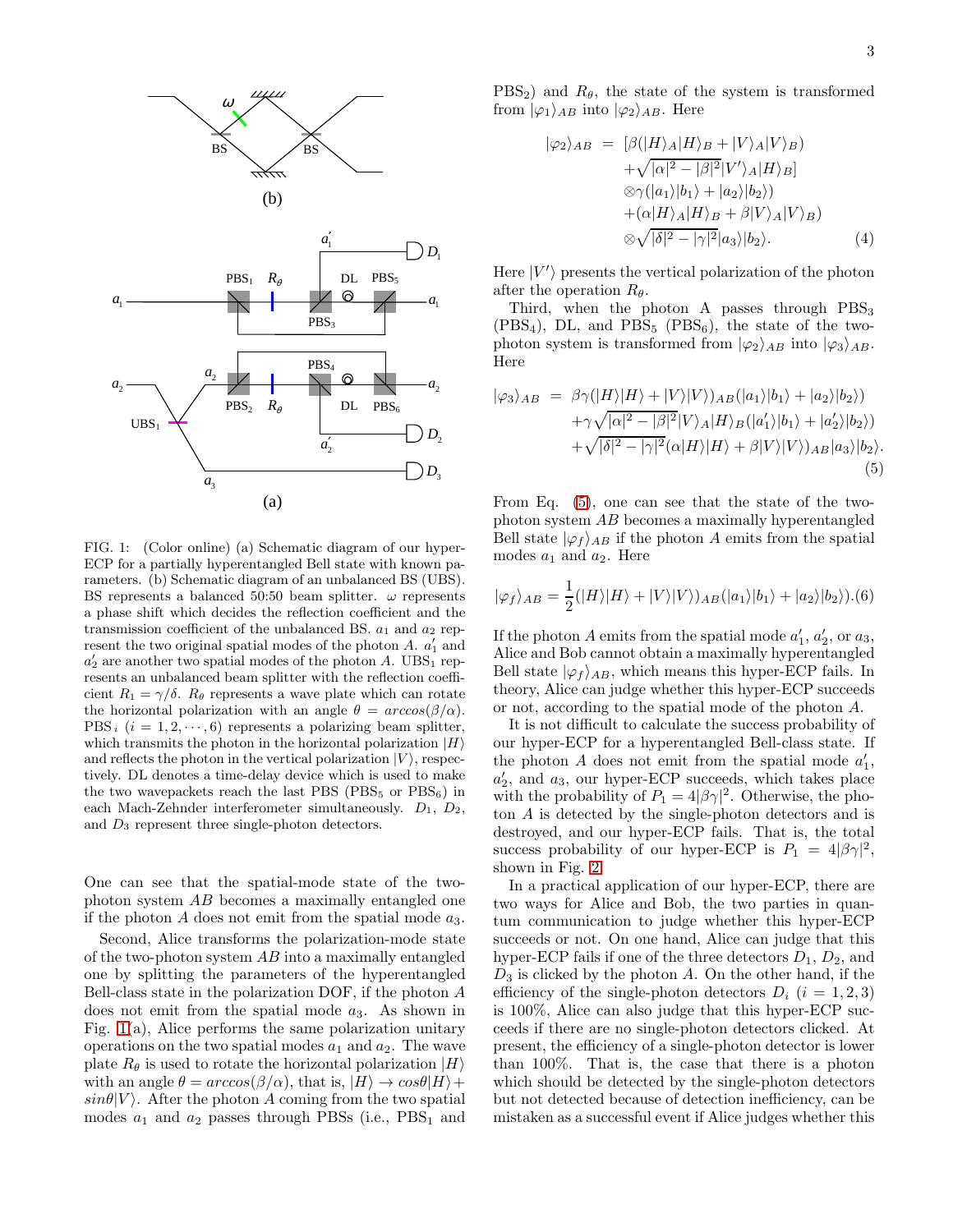hyper-ECP succeeds or not with only the single-photon detectors shown in Fig. [1.](#page-2-0) Fortunately, this mistaken case can be eliminated by postselection, as the same as the entanglement purification protocols [\[10](#page-11-15)[–12,](#page-11-16) [14,](#page-11-14) [16](#page-11-8)] and the entanglement concentration protocols [\[18](#page-11-10)[–21\]](#page-11-17) in only one DOF with linear-optical elements. That is, this hyper-ECP succeeds if Alice detects the photon A emitting from either the spatial modes  $a_1$  or  $a_2$ , when Alice and Bob use the photon pair  $AB$  to complete their task in quantum communication. Although the photon pair AB are detected in this time, the task of quantum communication is also accomplished.



<span id="page-3-1"></span>FIG. 2: (Color online) The success probability of our hyper-ECP for each two-photon four-qubit system in a partially hyperentangled Bell-class state with known parameters.

# <span id="page-3-0"></span>B. Hyper-ECP for two-photon four-qubit systems in a partially hyperentangled cluster state

Suppose that the initial two-photon four-qubit partially hyperentangled cluster-class state shared by two remote users Alice and Bob is

$$
|\psi_0\rangle_{AB} = \alpha |H\rangle_A |H\rangle_B |a_1\rangle |b_1\rangle + \beta |V\rangle_A |V\rangle_B |a_1\rangle |b_1\rangle + \gamma |H\rangle_A |H\rangle_B |a_2\rangle |b_2\rangle - \delta |V\rangle_A |V\rangle_B |a_2\rangle |b_2\rangle.
$$
\n(7)

The four parameters  $\alpha$ ,  $\beta$ ,  $\gamma$ , and  $\delta$  are known to Alice and Bob, and they satisfy the relation

$$
|\alpha|^2 + |\beta|^2 + |\gamma|^2 + |\delta|^2 = 1.
$$
 (8)

We assume  $|\gamma| > |\alpha| > |\beta| > |\delta|$  below for describing the principle of our hyper-ECP explicitly.

The principle of our hyper-ECP for a partially hyperentangled two-photon four-qubit cluster-class state is shown in Fig. [3,](#page-3-2) which is also implemented with linearoptical elements only, by splitting the parameters of the cluster-class state  $|\psi_0\rangle_{AB}$ . This hyper-ECP can also be accomplished with local unitary operations on the photon A in both the spatial-mode and the polarization DOFs, and it includes three steps, as shown in Fig. [3.](#page-3-2)



<span id="page-3-2"></span>FIG. 3: (Color online) Schematic diagram of our hyper-ECP for partially-entangled two-photon four-qubit clusterclass states with known parameters.  $UBS<sub>2</sub>$  and  $UBS<sub>3</sub>$  represent two unbalanced beam splitters with the reflection coefficients  $R_2 = \alpha/\gamma$  and  $R_3 = (\alpha\delta)/(\gamma\beta)$ , respectively.  $R'_{\theta'}$ represents a wave plate which can rotate the horizontal polarization with an angle  $\theta' = \arccos(\delta/\gamma)$ . DL<sub>1</sub> (DL<sub>2</sub>) denotes a time-delay device which is used to make the two wavepackets reach the last PBS (PBS<sub>5</sub> or PBS<sub>6</sub>) in each Mach-Zehnder interferometer simultaneously.

In the first step, only a spatial-mode unitary operation is performed on the photon A from the spatial mode  $a_2$  by using an unbalanced BS (UBS<sub>2</sub>) with the reflection coefficient  $R_2 = \alpha/\gamma$ . The partially-entangled twophoton four-qubit cluster state  $|\psi_0\rangle_{AB}$  is transformed into  $|\psi_1\rangle_{AB}$  in this step. Here

$$
|\psi_0\rangle_{AB} = \alpha |a_1\rangle |b_1\rangle (|H\rangle_A |H\rangle_B + \frac{\beta}{\alpha} |V\rangle_A |V\rangle_B)
$$
  
+ $\gamma |a_2\rangle |b_2\rangle (|H\rangle_A |H\rangle_B - \frac{\delta}{\gamma} |V\rangle_A |V\rangle_B),$   

$$
|\psi_1\rangle_{AB} = \alpha |[a_1\rangle |b_1\rangle (|H\rangle_A |H\rangle_B + \frac{\beta}{\alpha} |V\rangle_A |V\rangle_B)
$$
  
+ $|a_2\rangle |b_2\rangle (|H\rangle_A |H\rangle_B - \frac{\delta}{\gamma} |V\rangle_A |V\rangle_B)]$   
+ $\sqrt{|\gamma|^2 - |\alpha|^2} |a_3\rangle |b_2\rangle (|H\rangle_A |H\rangle_B$   
- $\frac{\delta}{\gamma} |V\rangle_A |V\rangle_B).$  (9)

In the second step, Alice first performs a unitary operation with  $\text{PBS}_1$  on the photon A emitting from the spatial mode  $a_1$  and then Alice performs a unitary operation on the photon A coming from the vertical polarization path of the spatial mode  $a_1$ , by using an unbalanced BS (UBS<sub>3</sub>) with the reflection coefficient  $R_3 = (\alpha \delta)/(\gamma \beta)$ . These two operations transform the partially-entangled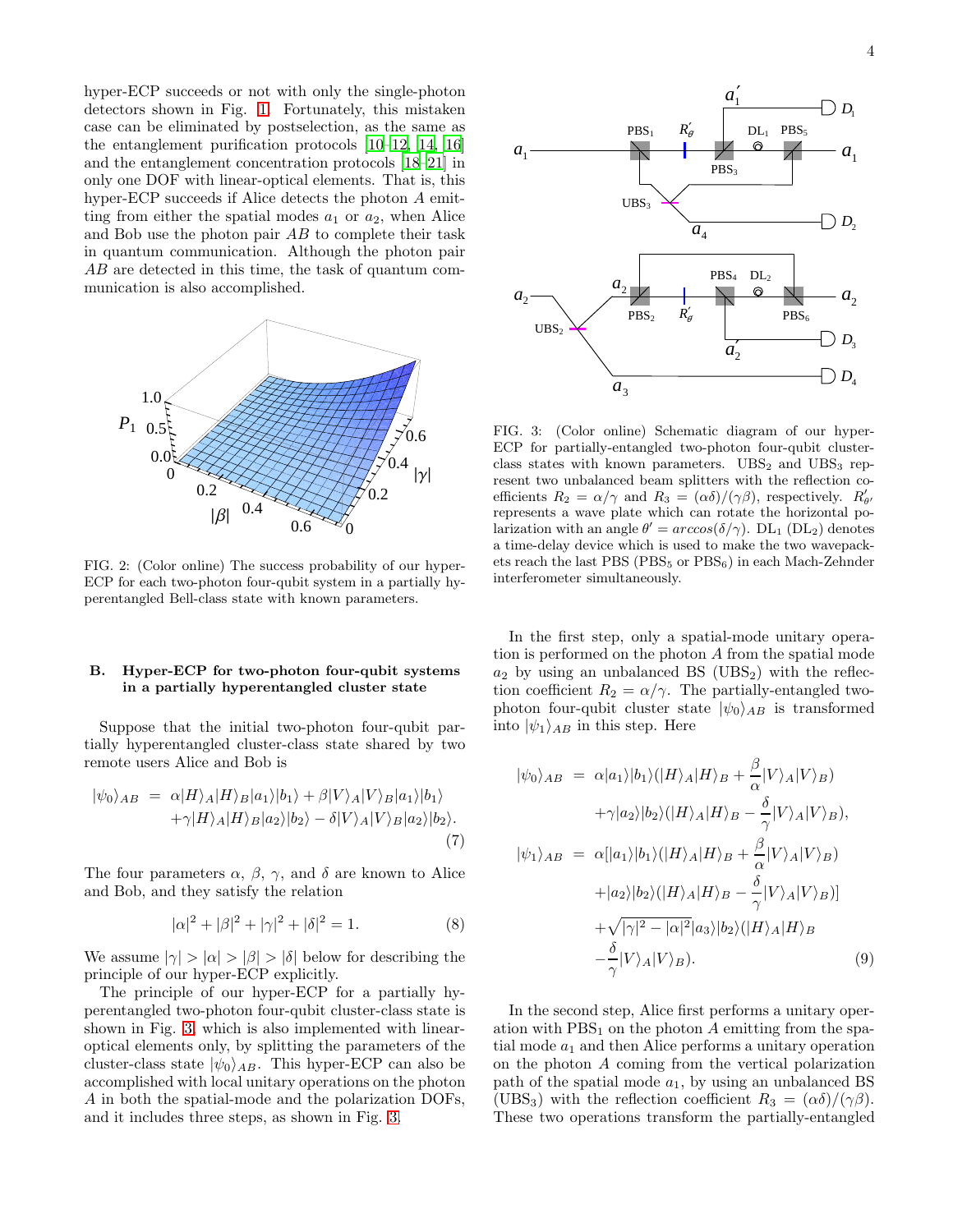state  $|\psi_1\rangle_{AB}$  into  $|\psi_2\rangle_{AB}$ . Here,

$$
|\psi_2\rangle_{AB} = \alpha[|H\rangle_A|H\rangle_B(|a_1\rangle|b_1\rangle + |a_2\rangle|b_2\rangle) + \frac{\delta}{\gamma}|V\rangle_A|V\rangle_B(|a_1\rangle|b_1\rangle - |a_2\rangle|b_2\rangle] + \alpha\sqrt{\frac{\beta}{\alpha}|^2 - |\frac{\delta}{\gamma}|^2}|V\rangle_A|V\rangle_B|a_4\rangle|b_1\rangle + \sqrt{|\gamma|^2 - |\alpha|^2}|a_3\rangle|b_2\rangle(|H\rangle_A|H\rangle_B - \frac{\delta}{\gamma}|V\rangle_A|V\rangle_B).
$$
 (10)

The last step is used to perform unitary operations on the photon  $A$  in the polarization modes. As shown in Fig. [3,](#page-3-2) the polarization unitary operations performed on the photon A by Alice are the same ones for the two spatial modes  $a_1$  and  $a_2$ , in which  $R'_{\theta'}$  contributes a rotation angle  $\theta' = \arccos(\delta/\gamma)$  on the horizontal polarization of the photon A. After photon A passes through  $R'_{\theta'}$  and PBS, the state  $|\psi_2\rangle_{AB}$  is changed to be  $|\psi_3\rangle_{AB}$ . Here

<span id="page-4-1"></span>
$$
|\psi_3\rangle_{AB} = \frac{\alpha \delta}{\gamma} [|H\rangle_A |H\rangle_B (|a_1\rangle |b_1\rangle + |a_2\rangle |b_2\rangle)
$$
  
+|V\rangle\_A |V\rangle\_B (|a\_1\rangle |b\_1\rangle - |a\_2\rangle |b\_2\rangle]  
+ \alpha \sqrt{1 - |\frac{\delta}{\gamma}|^2} |V\rangle\_A |H\rangle\_B (|a'\_1\rangle |b\_1\rangle + |a'\_2\rangle |b\_2\rangle)  
+ \alpha \sqrt{|\frac{\beta}{\alpha}|^2 - |\frac{\delta}{\gamma}|^2} |V\rangle\_A |V\rangle\_B |a\_4\rangle |b\_1\rangle  
+ \sqrt{|\gamma|^2 - |\alpha|^2} |a\_3\rangle |b\_2\rangle (|H\rangle\_A |H\rangle\_B  
- \frac{\delta}{\gamma} |V\rangle\_A |V\rangle\_B). (11)

From Eq. [\(11\)](#page-4-1), one can see that the state of the twophoton system AB becomes a maximally hyperentangled cluster state  $|\psi_f\rangle_{AB}$  if the photon A emits from the spatial modes  $a_1$  and  $a_2$ . Here

$$
|\psi_f\rangle_{AB} = \frac{1}{2} [|H\rangle_A |H\rangle_B (|a_1\rangle |b_1\rangle + |a_2\rangle |b_2\rangle) + |V\rangle_A |V\rangle_B (|a_1\rangle |b_1\rangle - |a_2\rangle |b_2\rangle)]. \quad (12)
$$

If the photon A emits from the spatial mode  $a'_1, a'_2, a_3$ , or a4, Alice and Bob cannot obtain a maximally hyperentangled cluster state  $|\psi_f\rangle_{AB}$ , which means this hyper-ECP fails. In theory, Alice can judge whether this hyper-ECP succeeds or not, according to the spatial modes of the photon A. As the same as that in our hyper-ECP for a partially hyperentangled Bell state, Alice and Bob can also judge whether this hyper-ECP succeeds or fails by postselection if the efficiencies of the single-photon detectors are low than 100% in a practical application.

It is not difficult to calculate the success probability of our hyper-ECP for a hyper-entangled two-photon clusterclass state. If one of the four detectors  $D_1$ ,  $D_2$ ,  $D_3$ , and  $D_4$  clicks, at least one DOF of the partially entangled state is projected into a product state, which means

that this hyper-ECP fails. If none of the four detectors  $D_1$ ,  $D_2$ ,  $D_3$ , and  $D_4$  clicks in principle, the partially entangled cluster-class state  $|\psi_0\rangle_{AB}$  is transformed into the maximally entangled two-photon four-qubit cluster state  $|\psi_f\rangle_{AB}$  with a success probability of  $P_2 = 4|\alpha\delta/\gamma|^2$ , shown in Fig. [4.](#page-4-2)



<span id="page-4-2"></span>FIG. 4: (Color online) The success probability of our hyper-ECP for each two-photon four-qubit system in a partially hyperentangled cluster-class state with known parameters.

## <span id="page-4-0"></span>III. HYPER-ECP FOR TWO-PHOTON FOUR-QUBIT SYSTEMS IN AN UNKNOWN HYPERENTANGLED PURE STATE

In this section, we will discuss the hyper-ECPs for partially-entangled two-photon four-qubit pure states in both the spatial-mode and the polarization DOFs with their parameters unknown to the two remote users Alice and Bob, including partially hyperentangled Bell states and cluster states. In this time, the parameter-splitting method does not work as the parameters are unknown to Alice and Bob. However, these hyper-ECPs can be accomplished with the Schmidt projection method, although they are more complex than those [\[17](#page-11-9)[–19\]](#page-11-11) for the photon systems in only partially entangled polarization states.

### <span id="page-4-3"></span>A. Hyper-ECP for two-photon four-qubit systems in an unknown hyperentangled Bell-class state

Suppose that there are two identical two-photon systems AB and CD in a partially hyperentangled Bell-class state

$$
|\phi_0\rangle_{AB} = (\alpha|H\rangle_A|H\rangle_B + \beta|V\rangle_A|V\rangle_B)
$$
  
\n
$$
\otimes(\gamma|a_1\rangle|b_1\rangle + \delta|a_2\rangle|b_2\rangle),
$$
  
\n
$$
|\phi_0\rangle_{CD} = (\alpha|H\rangle_C|H\rangle_D + \beta|V\rangle_C|V\rangle_D)
$$
  
\n
$$
\otimes(\gamma|c_1\rangle|d_1\rangle + \delta|c_2\rangle|d_2\rangle). \tag{13}
$$

Here subscripts  $A$  and  $B$  represent the two photons in a partially hyperentangled state  $|\phi_0\rangle_{AB}$ , and the subscripts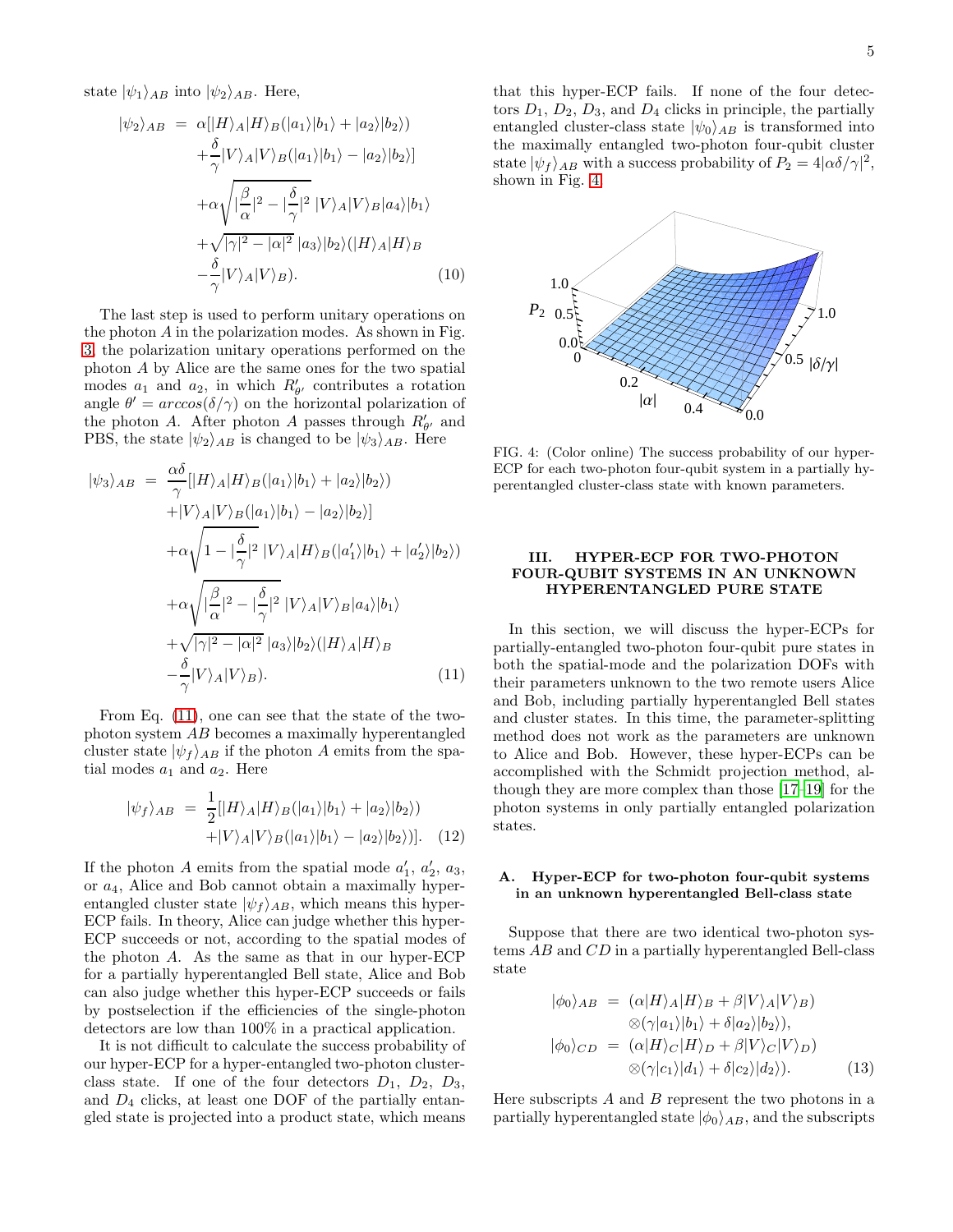

<span id="page-5-0"></span>FIG. 5: (Color online) Schematic diagram of our hyper-ECP for partially hyperentangled Bell states with unknown parameters. (a) Operations performed by Alice. (b) Operations performed by Bob. R<sup>90</sup> represents a half-wave plate which is used to perform a polarization bit-flip operation  $X = |H\rangle\langle V| + |V\rangle\langle H|$ . R<sub>45</sub> represents a half-wave plate which is used to perform a Hadamard operation on the polarization DOF of photons.

 $C$  and  $D$  represent another two photons in the partially hyperentangled state  $|\phi_0\rangle$ <sub>CD</sub>.  $i_1$  and  $i_2$  are the two spatial modes of the photon  $i$   $(i = A, B, C, D)$ . The photons A and C belong to Alice, and the photons B and D belong to Bob. The four parameters  $\alpha$ ,  $\beta$ ,  $\gamma$ , and  $\delta$  are unknown to Alice and Bob, and they satisfy the relation  $|\alpha|^2 + |\beta|^2 = |\gamma|^2 + |\delta|^2 = 1.$ 

The principle of our hyper-ECP for partially hyper-

entangled Bell-class states with unknown parameters is shown in Fig. [5.](#page-5-0) The initial state of the four-photon system ABCD can be rewritten as follows:

$$
\begin{aligned}\n|\Phi_0\rangle &= |\phi_0\rangle_{AB} \otimes |\phi_0\rangle_{CD} \\
&= (\alpha^2 |H\rangle_A |H\rangle_B |H\rangle_C |H\rangle_D \\
&+ \alpha\beta |V\rangle_A |V\rangle_B |H\rangle_C |H\rangle_D \\
&+ \alpha\beta |H\rangle_A |H\rangle_B |V\rangle_C |V\rangle_D \\
&+ \beta^2 |V\rangle_A |V\rangle_B |V\rangle_C |V\rangle_D \\
&\otimes (\gamma^2 |a_1\rangle |b_1\rangle |c_1\rangle |d_1\rangle + \gamma\delta |a_2\rangle |b_2\rangle |c_1\rangle |d_1\rangle \\
&+ \gamma\delta |a_1\rangle |b_1\rangle |c_2\rangle |d_2\rangle + \delta^2 |a_2\rangle |b_2\rangle |c_2\rangle |d_2\rangle.\n\end{aligned}
$$
(14)

After Alice and Bob flip the polarizations of the photons  $C$  and  $D$  on both the two spatial modes with half wave plates  $(R_{90})$ , the state of the four-photon system becomes

$$
|\Phi_1\rangle = (\alpha^2 |H\rangle_A |H\rangle_B |V\rangle_C |V\rangle_D + \alpha\beta |V\rangle_A |V\rangle_B |V\rangle_C |V\rangle_D + \alpha\beta |H\rangle_A |H\rangle_B |H\rangle_C |H\rangle_D + \beta^2 |V\rangle_A |V\rangle_B |H\rangle_C |H\rangle_D \n\otimes (\gamma^2 |a_1\rangle |b_1\rangle |c_1\rangle |d_1\rangle + \gamma\delta |a_2\rangle |b_2\rangle |c_1\rangle |d_1\rangle + \gamma\delta |a_1\rangle |b_1\rangle |c_2\rangle |d_2\rangle + \delta^2 |a_2\rangle |b_2\rangle |c_2\rangle |d_2\rangle.
$$
 (15)

Subsequently, Alice puts the photons from the spatial modes  $a_1$  and  $c_2$  into  $\text{PBS}_1$ , and those emitting from  $a_2$ and  $c_1$  into  $PBS_2$ . Bob puts the photons emitting from the spatial modes  $b_1$  and  $d_1$  into  $BS_2$ . Here PBSs in Fig. [5\(](#page-5-0)a) are used to complete a parity-check measurement on the polarization DOF of the two photons, and BS in Fig. [5\(](#page-5-0)b) is used to complete a parity-check measurement on the spatial-mode DOF of the two photons with the HOM effect. In detail, if the two photons  $A$  and  $C$  have the same polarizations  $|H\rangle_A|H\rangle_C$  or  $|V\rangle_A|V\rangle_C$  (called each of them an even-parity state in the polarization DOF), there is one and only one photon which will be detected by the single-photon detectors shown in Fig. [5\(](#page-5-0)a) in principle after the two photons pass through the  $PBSs$  ( $PBS<sub>1</sub>$  and PBS2). Otherwise, there are none or two photons which will be detected by the detectors in principle if the two photons have different polarization states (called them the odd-parity polarization states). If the two photons B and D have different spatial-mode states (the odd-parity states), there is one and only one photon which will be detected by the single-photon detectors shown in Fig. [5\(](#page-5-0)b) in principle.

These parity-check measurements by PBSs and BSs divide the states of the four-photon system into two groups, based on both the spatial mode and the polarization DOFs. Alice and Bob pick up the even-parity terms of the polarization DOF of the photon pair  $AC$  in Alice's hand with the same parameter and the odd-parity terms of the spatial-mode DOF of the photon pair CD in Bob's hand with the same parameter (these instances will lead the fact that both Alice and Bob will have only one detector clicked). That is, the state of the four-photon system with the selected terms becomes

<span id="page-5-1"></span>
$$
|\Phi_2\rangle = \frac{1}{2}(|V\rangle_A |V\rangle_B |V\rangle_C |V\rangle_D + |H\rangle_A |H\rangle_B |H\rangle_C |H\rangle_D)
$$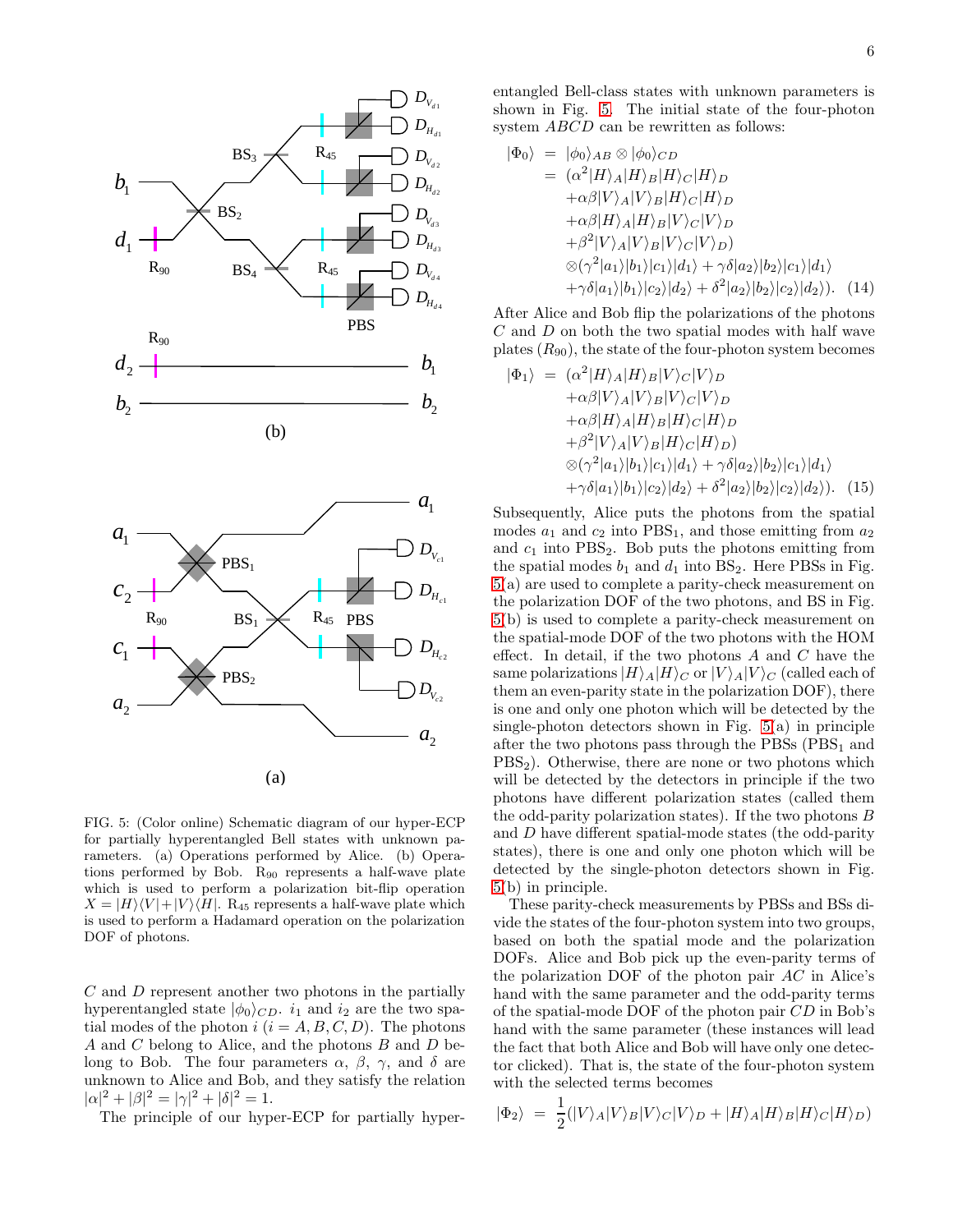$$
\otimes (|a_2\rangle|b_2\rangle|c_1\rangle|d_1\rangle + |a_1\rangle|b_1\rangle|c_2\rangle|d_2\rangle). \tag{16}
$$

In the other cases, this hyper-ECP fails.

At last, both Alice and Bob perform Hadamard operations on the spatial-mode and the polarization DOFs of the photons C and D with a half-wave plate  $R_{45}$  and a BS, respectively. The selected terms shown in Eq. [\(16\)](#page-5-1) are transformed into

$$
|\Phi_3\rangle = \frac{1}{4} [(|V\rangle|V\rangle + |H\rangle|H\rangle)_{AB} (|V\rangle|V\rangle + |H\rangle|H\rangle)_{CD} + (|H\rangle|H\rangle - |V\rangle|V\rangle)_{AB} (|H\rangle|V\rangle + |V\rangle|H\rangle)_{CD}] \n\otimes [(|a_2\rangle|b_2\rangle + |a_1\rangle|b_1\rangle)(|c_1\rangle|d_1\rangle + |c_2\rangle|d_2\rangle) - (|a_1\rangle|b_1\rangle - |a_2\rangle|b_2\rangle)(|c_1\rangle|d_2\rangle + |c_2\rangle|d_1\rangle)].
$$
\n(17)

If the outcomes of the two clicked detectors are in the even-parity polarization modes and the even-parity spatial modes, the state of photon pair  $AB$  is projected into the maximally Bell hyperentangled state  $|\varphi_f\rangle_{AB} =$  $\frac{1}{2}(|H\rangle_A|H\rangle_B + |V\rangle_A|V\rangle_B)(|a_1\rangle|b_1\rangle + |a_2\rangle|b_2\rangle).$  If it is an odd-parity outcome in the measurement on the photon pair CD in the polarization (spatial-mode) DOF, a phase-flip operation  $\sigma_z^p = |H\rangle\langle H| - |V\rangle\langle V|$  ( $\sigma_z^s =$  $|b_1\rangle\langle b_1| - |b_2\rangle\langle b_2|$  on the photon B is required to obtain the state  $|\varphi_f\rangle_{AB}$ .



<span id="page-6-0"></span>FIG. 6: (Color online) Success probability of our hyper-ECP for a pair of two-photon systems in a partially hyperentangled Bell state with unknown parameters. The relations of the parameters of the partially hyperentangled Bell state are chosen as  $|\alpha| = |\gamma|$  and  $|\beta| = |\delta|$ .

In principle, if both Alice and Bob have only one detector clicked, the hyper-ECP succeeds with the probability  $P_3 = 4|\alpha\beta\gamma\delta|^2$  (shown in Fig. [6](#page-6-0) for the cases with  $|\alpha| = |\gamma|$  and  $|\beta| = |\delta|$ ). Otherwise, the hyper-ECP fails. In a practical application of this hyper-ECP, Alice and Bob can also judge whether this hyper-ECP succeeds or fails by postselection if the efficiencies of the single-photon detectors are not 100%.

# B. Hyper-ECP for two-photon four-qubit systems in an unknown hyperentangled cluster-class state

We assume that there are two identical two-photon four-qubit systems in the partially Bell-type hyperentangled cluster-class states,

$$
|\Psi_0\rangle_{AB} = \alpha |H\rangle_A |H\rangle_B (\gamma |a_1\rangle |b_1\rangle + \delta |a_2\rangle |b_2\rangle)
$$
  
+  $\beta |V\rangle_A |V\rangle_B (\gamma |a_1\rangle |b_1\rangle - \delta |a_2\rangle |b_2\rangle),$   

$$
|\Psi_0\rangle_{CD} = \alpha |H\rangle_C |H\rangle_D (\gamma |c_1\rangle |d_1\rangle + \delta |c_2\rangle |d_2\rangle)
$$
  
+  $\beta |V\rangle_C |V\rangle_D (\gamma |c_1\rangle |d_1\rangle - \delta |c_2\rangle |d_2\rangle).$  (18)

Here the subscripts  $A, B, C$ , and  $D$  represent four photons. The two photons A and C belong to Alice, and the two photons B and D belong to Bob. The four parameters  $\alpha$ ,  $\beta$ ,  $\gamma$ , and  $\delta$  are unknown to Alice and Bob, and they satisfy the relation,

$$
|\alpha|^2 + |\beta|^2 = |\gamma|^2 + |\delta|^2 = 1.
$$
 (19)



<span id="page-6-1"></span>FIG. 7: Schematic diagram of the operation for transforming a maximally hyperentangled Bell state into a maximally hyperentangled two-photon cluster state. HWP represents a half-wave plate which is used to perform a polarization phaseflip operation  $U_p = |H\rangle\langle H| - |V\rangle\langle V|$  on the photon when it emits from the spatial mode  $a_2$ .

It is suitable to implement this hyper-ECP for an unknown partially hyperentangled two-photon four-qubit cluster-class state with the quantum circuit shown in Fig. [5.](#page-5-0) Alice and Bob perform the polarization paritycheck measurement and the spatial-mode parity-check measurement on the two photon pairs AC and BD, respectively. The even-parity terms of the polarization DOF of the photon pair in Alice's hand and the oddparity terms of the spatial-mode DOF of the photon pair in Bob's hand are picked up. After the detections and the local phase-flip operations, the state of the two-photon system AB becomes  $|\varphi_f\rangle = \frac{1}{2}(|H\rangle_A |H\rangle_B +$  $|V\rangle_A|V\rangle_B|\otimes (|a_1\rangle|b_1\rangle + |a_2\rangle|b_2\rangle)$  which is a maximally hyperentangled Bell state. This maximally hyperentangled Bell state can be transformed into a nonlocal maximally entangled two-photon four-qubit cluster state  $|\psi_f\rangle_{AB} = \frac{1}{2} (|H\rangle_A |H\rangle_B |a_1\rangle |b_1\rangle + |V\rangle_A |V\rangle_B |a_1\rangle |b_1\rangle +$  $|H\rangle_A|H\rangle_B|a_2\rangle|b_2\rangle-|V\rangle_A|V\rangle_B|a_2\rangle|b_2\rangle$  with the operation shown in Fig. [7.](#page-6-1)

Up to now, we have discussed the hyper-ECP for a partially hyperentangled Bell-type two-photon four-qubit cluster-class state and its success probability is  $P_4$  =  $4|\alpha\beta\gamma\delta|^2$  with only linear-optical elements and singlephoton detectors, the same as that in the hyper-ECP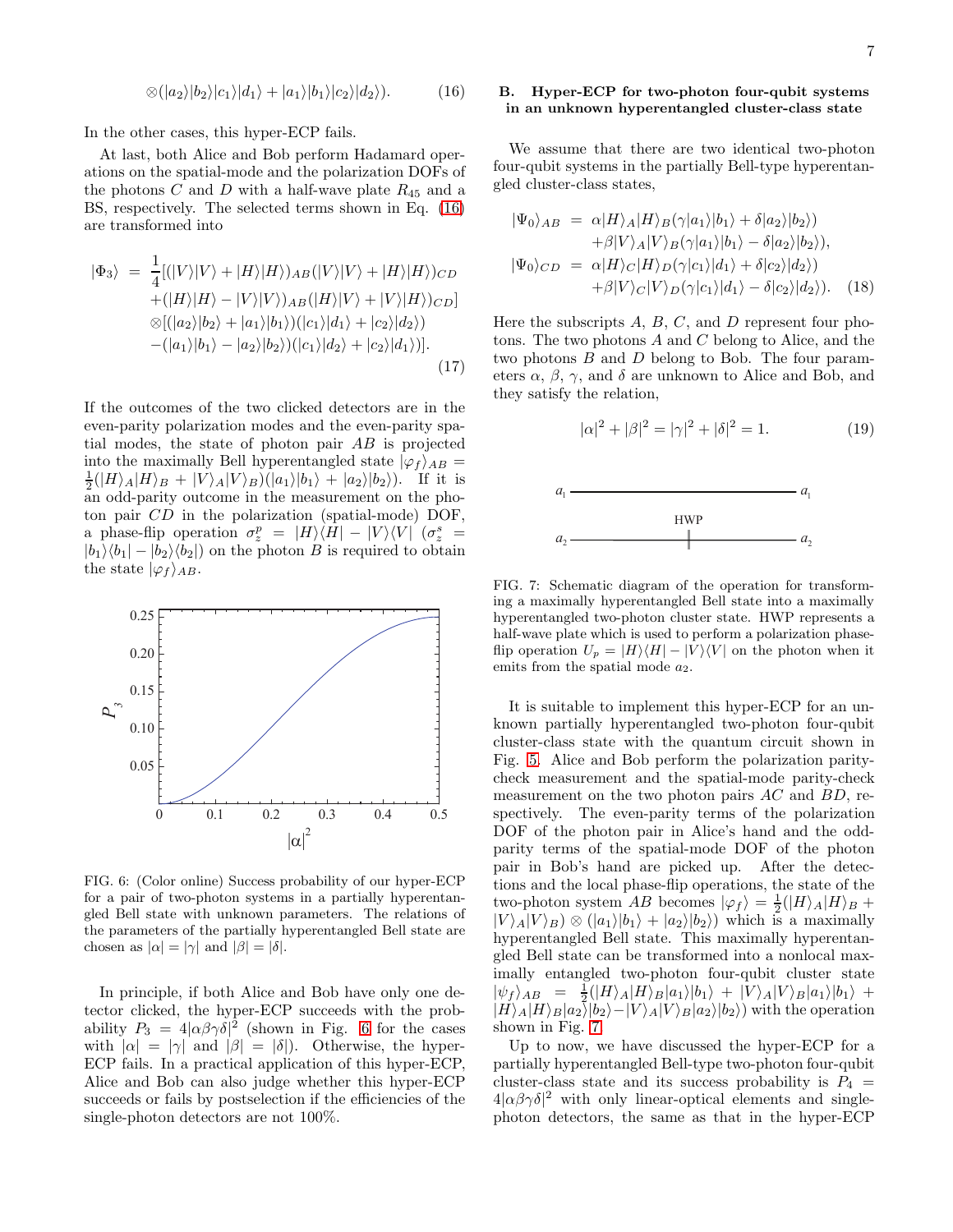for a hyperentangled Bell-class state with unknown parameters. The hyperentanglement concentration of twophoton four-qubit systems in an arbitrary unknown partially hyperentangled cluster-class state is more complex than that in a partially hyperentangled Bell-type twophoton four-qubit cluster-class state, as discussed in Appendix [A.](#page-8-0) In a practical application, Alice and Bob can first transmit a hyperentangled Bell state over a quantum channel and concentrate it with the hyper-ECP discussed in Sec. [III A,](#page-4-3) and then they transform a nonlocal maximally hyperentangled Bell state into a nonlocal maximally hyperentangled two-photon four-qubit cluster state. This modification can reduce the resource needed.

### <span id="page-7-0"></span>IV. DISCUSSION AND SUMMARY

We have proposed four hyper-ECPs for two classes of two-photon four-qubit states partially entangled in both the spatial-mode and the polarization DOFs of twophoton systems in two kinds of conditions with linearoptical elements. The two classes of two-photon states are hyperentangled Bell states and cluster states, respectively, and the two kinds of conditions discussed are the two-photon states with known parameters and those with unknown parameters, respectively.

In the first kind of condition about the two-photon four-qubit states with their parameters known to the two remote legitimate users, only one of the two parties is required to perform local operations in our hyper-ECPs. Here the unbalanced BS and the half wave plates for rotating the horizontal polarization are required to decrease the parameters of the terms with large probabilities until they are equal to the parameters of the terms with the smallest probability. We call this the parametersplitting method for entanglement concentration. With single-photon detectors, the parties in quantum communication can read out whether the hyper-ECPs succeed or not in principle. If none of the single-photon detectors clicks, the two hyper-ECPs succeed. The success probabilities of these two hyper-ECPs are shown in Fig. [2](#page-3-1) and Fig. [4,](#page-4-2) respectively. It shows that the success probability of the hyper-ECP for a partially hyperentangled Bell state is determined by the two smallest parameters in the two DOFs, and the success probability of the hyper-ECP for a partially entangled two-photon cluster state is correlated to the relation of three parameters of the partially hyperentangled state.

In the second kind of condition about the two-photon four-qubit states with their parameters unknown to the two legitimate users, both the users are required to perform some quantum operations on their photons, and two copies of the unknown partially entangled states are required. In these two hyper-ECPs, the polarization parity-check measurement and the spatial-mode paritycheck measurement are performed with some PBSs and BSs, respectively. In these two hyper-ECPs, two copies of photon pairs in the unknown state are required for each round of concentration, and the two legitimate users can make their parity-check measurements synchronously. For the concentration of a partially entangled two-photon four-qubit cluster state, an auxiliary step is required to transform a nonlocal maximally hyperentangled Bell state into a nonlocal maximally entangled two-photon cluster state with a linear-optical element. These two hyper-ECPs succeed when both Alice and Bob have one single-photon detector clicked, and local phaseflip operations are needed if the outcomes of the two single-photon detectors are not in even-parity polarization modes and even-parity spatial modes. We have discussed the success probabilities of these two hyper-ECPs for some special states shown in Fig. [6.](#page-6-0) It shows that the success probabilities of the two hyper-ECPs change with the parameters of the partially hyperentangled states.

In a practical quantum communication, Alice and Bob can obtain the information about the parameters of a nonlocal partially hyperentangled pure state if they measure a sufficient number of sample photon pairs. It is not difficult to find that the two hyper-ECPs with our parameter-splitting method are more efficient and practical than those with the Schmidt projection method if there are large numbers of quantum data needed to be exchanged between the two parties in quantum communication. First, the former can be used to concentrate each of the two-photon four-qubit systems, while the latter require two copies of the two-photon four-qubit systems in the same partially entangled pure state. Second, the efficiency of the former is more than two times that of the latter. Third, the quantum circuits in the former are far simpler than those in the latter. Contrarily, if there are a small quantity of quantum data needed to be exchanged between the two parties, the hyper-ECPs with our parameter-splitting method as they do not require the two parties to measure the samples for obtaining the accurate information about the parameters of the partially hyperentangled pure state.

On one hand, although we have introduced our parameter-splitting method for the hyperentanglement concentration of two-photon four-qubit systems in nonlocal partially hyperentangled pure states with known parameters, it is obviously suitable for all the entanglement concentration on photon systems in nonlocal partially entangled pure states with known parameters, including those with one DOF and those with several DOFs, no matter what the form of the state is and what the number of the particles in the system is. The similar tasks can be accomplished with linear optics only. On the other hand, this way may be suitable for atom systems, electron-spin systems, and others if the parties in quantum communication can construct the elements similar to the UBSs and PBSs in photon systems. It is a general way for efficient entanglement concentration. If we use our parameter-splitting method for the concentration of photonic polarization entanglement, it is far simpler than the ECPs existing for photon systems in a less-entangled polarization state with known parameters,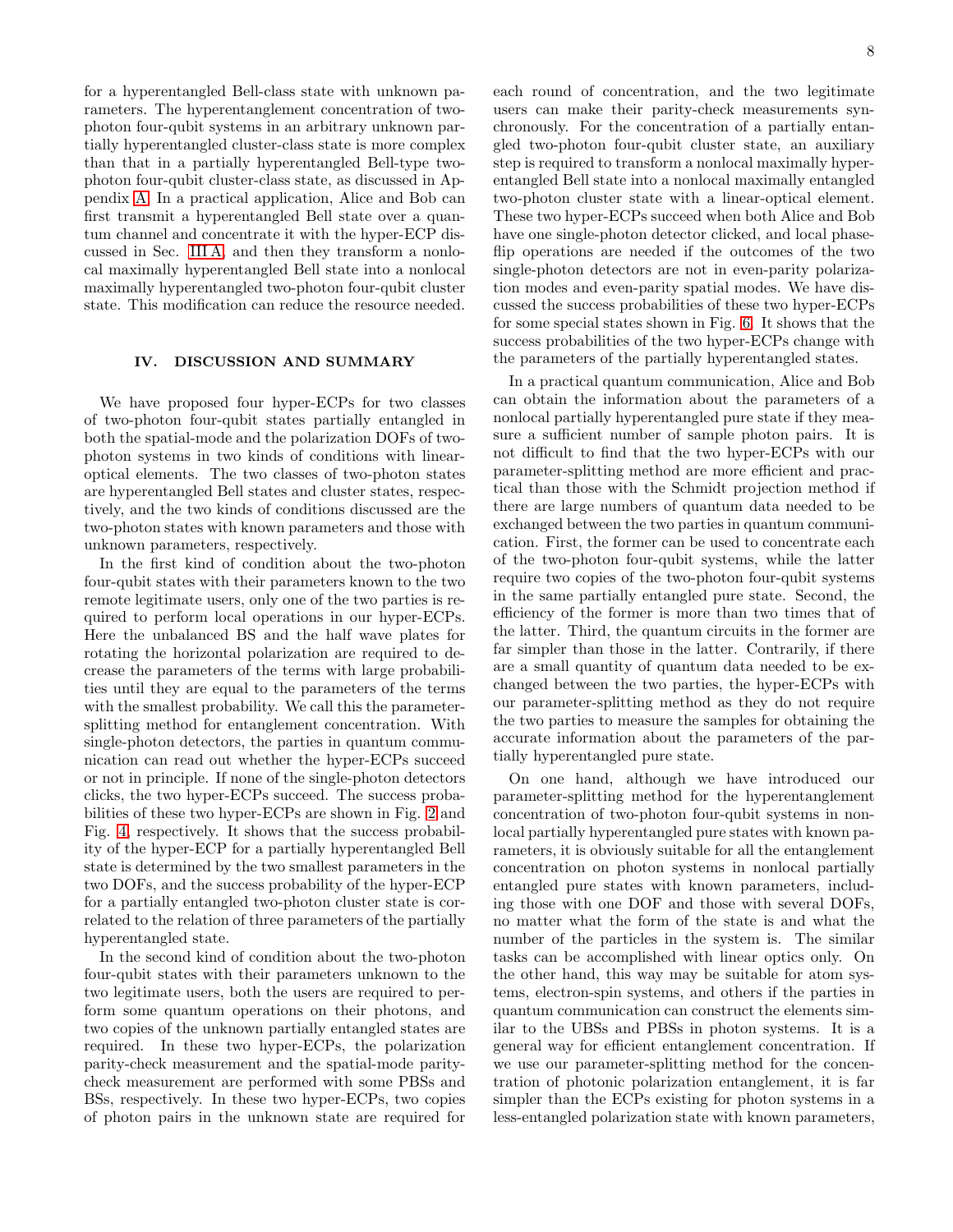including those based on entanglement swapping [\[23\]](#page-12-2), a collective unitary evolution [\[24](#page-12-13)], or additional single photons [\[25](#page-12-14)[–27](#page-12-0)].

In our four hyper-ECPs, we assume the efficiency of the linear-optical elements, such as PBSs, BSs, wave plates, and half-wave plates, to be perfect. That is, there is no photon loss in these linear-optical elements. Moreover, the efficiency of the single-photon detectors is assumed to be 100%. In a practical application of these hyper-ECPs, they do not work in an ideal condition. The nonideal elements and detectors will decrease the success probabilities of these hyper-ECPs. In this time, the two parties can obtain maximally hyperentangled states by postselection yet. In detail, by picking up the cases in which there is a photon emitting from each of the output ports  $a_1$   $(a_2)$  and  $b_1$   $(b_2)$ , the two parties can make their hyper-ECP work in a practical condition, as the same as the entanglement purification protocols [\[10](#page-11-15)[–12,](#page-11-16) [14,](#page-11-14) [16](#page-11-8)] and the entanglement concentration protocols [\[18](#page-11-10)[–21\]](#page-11-17) in only one DOF with linear optical elements.

In summary, we have proposed four hyper-ECPs for two classes of two-photon four-qubit states entangled in two DOFs in two kinds of conditions. With these four hyper-ECPs, the parties in quantum communication can concentrate nonlocal partially hyperentangled Bell states and nonlocal partially entangled two-photon cluster states with their parameters known or unknown to the two remote users. As hyperentangled states can increase the channel capacity of long-distance quantum communication processing, our hyper-ECPs for two-photon states entangled in two DOFs may be very useful in longdistance quantum communication in the future.

The task of entanglement concentration is to distill some quantum systems in a nonlocal maximally entangled state from those in a nonlocal partially entangled pure state for two remote users [\[17](#page-11-9)]. The goal of this work is focused on the nonlocal hyperentanglement concentration of two-photon four-qubit systems in a partially hyperentangled pure state. However, if the two-photon four-qubit systems are in a mixed hyperentangled state, it is more complex for the two remote users Alice and Bob to obtain some quantum systems in a hyperentangled state with a higher fidelity than the original one, as discussed in Appendix [B.](#page-9-0) Of course, this is the goal of entanglement purification [\[8\]](#page-11-7). For a general hyperentanglement purification, nonlinearity is required [\[43\]](#page-12-15). As a simple example of the parameter-splitting method for the entanglement concentration of photon systems in one DOF, we discuss the concentration for polarization entangled states and spatial-mode entangled states independently in Appendix [C.](#page-10-0)

## ACKNOWLEDGMENTS

This work is supported by the National Natural Science Foundation of China under Grant No. 11174039 and NECT-11-0031.

# <span id="page-8-0"></span>Appendix A: Hyper-ECP for two-photon four-qubit systems in an arbitrary unknown hyperentangled cluster-class state

We assume that there are four identical two-photon systems in an arbitrary partially hyperentangled cluster state,

$$
|\Psi_{0}\rangle_{AB} = \alpha|H\rangle_{A}|H\rangle_{B}|a_{1}\rangle|b_{1}\rangle + \beta|V\rangle_{A}|V\rangle_{B}|a_{1}\rangle|b_{1}\rangle
$$
  
+  $\gamma|H\rangle_{A}|H\rangle_{B}|a_{2}\rangle|b_{2}\rangle - \delta|V\rangle_{A}|V\rangle_{B}|a_{2}\rangle|b_{2}\rangle,$   

$$
|\Psi_{0}\rangle_{CD} = \alpha|H\rangle_{C}|H\rangle_{D}|c_{1}\rangle|d_{1}\rangle + \beta|V\rangle_{C}|V\rangle_{D}|c_{1}\rangle|d_{1}\rangle
$$
  
+  $\gamma|H\rangle_{C}|H\rangle_{D}|c_{2}\rangle|d_{2}\rangle - \delta|V\rangle_{C}|V\rangle_{D}|c_{2}\rangle|d_{2}\rangle,$   

$$
|\Psi_{0}\rangle_{A'B'} = \alpha|H\rangle_{A'}|H\rangle_{B'}|a'_{1}\rangle|b'_{1}\rangle + \beta|V\rangle_{A'}|V\rangle_{B'}|a'_{1}\rangle|b'_{1}\rangle
$$
  
+  $\gamma|H\rangle_{A'}|H\rangle_{B'}|a'_{2}\rangle|b'_{2}\rangle - \delta|V\rangle_{A'}|V\rangle_{B'}|a'_{2}\rangle|b'_{2}\rangle,$   

$$
|\Psi_{0}\rangle_{C'D'} = \alpha|H\rangle_{C'}|H\rangle_{D'}|c'_{1}\rangle|d'_{1}\rangle + \beta|V\rangle_{C'}|V\rangle_{D'}|c'_{1}\rangle|d'_{1}\rangle
$$
  
+  $\gamma|H\rangle_{C'}|H\rangle_{D'}|c'_{2}\rangle|d'_{2}\rangle - \delta|V\rangle_{C'}|V\rangle_{D'}|c'_{2}\rangle|d'_{2}\rangle.$   
(A1)

Here the subscripts  $AB$ ,  $CD$ ,  $A'B'$ , and  $C'D'$  represent four photon pairs. The four photons  $A, C, A',$  and  $C'$ belong to Alice, and the four photons  $B, D, B'$ , and  $D'$ belong to Bob. The four parameters  $\alpha$ ,  $\beta$ ,  $\gamma$ , and  $\delta$  are unknown to Alice and Bob, and they satisfy the relation  $|\alpha|^2 + |\beta|^2 + |\gamma|^2 + |\delta|^2 = 1.$ 

The principle of our hyper-ECP for an arbitrary partially hyperentangled two-photon four-qubit cluster state with unknown parameters includes three steps. Let us describe them in detail below.

First, Alice and Bob divide the four photon pairs into two groups, that is,  $AB$  and  $CD$  in one group, and  $A'B'$ and C ′D′ in the other group. Alice and Bob perform the same operations on these two groups. The quantum circuit shown in Fig. [5](#page-5-0) without all the half-wave plates  $R_{90}$  is used to select the terms with the same parameter, resorting to its parity-check effect. The even-parity terms of the polarization DOF of photon pairs in Alice's hand and the odd-parity terms of the spatial-mode DOF of photon pairs in Bob's hand are picked up. After the detections on  $CD$   $(C'D')$  and the local phase-flip operations on the photon  $B(B')$ , the states of the photon pairs  $AB$  and  $A'B'$  become

$$
|\Psi_1\rangle_{AB} = \frac{|\alpha\gamma|}{\sqrt{2(|\alpha\gamma|^2 + |\beta\delta|^2)}}(|a_1\rangle|b_1\rangle + |a_2\rangle|b_2\rangle)
$$

$$
\otimes (|H\rangle_A|H\rangle_B - \frac{\beta\delta}{\alpha\gamma}|V\rangle_A|V\rangle_B),
$$

$$
|\Psi_1\rangle_{A'B'} = \frac{|\alpha\gamma|}{\sqrt{2(|\alpha\gamma|^2 + |\beta\delta|^2)}}(|a'_1\rangle|b'_1\rangle + |a'_2\rangle|b'_2\rangle)
$$

$$
\otimes (|H\rangle_{A'}|H\rangle_{B'} - \frac{\beta\delta}{\alpha\gamma}|V\rangle_{A'}|V\rangle_{B'}).
$$
 (A2)

Now, the spatial modes of the two-photon systems are in a maximally entangled state, and the next step is to let the polarization modes become a maximally entangled one. This task can be completed with the quantum circuit shown in Fig. [5.](#page-5-0) The polarization parity-check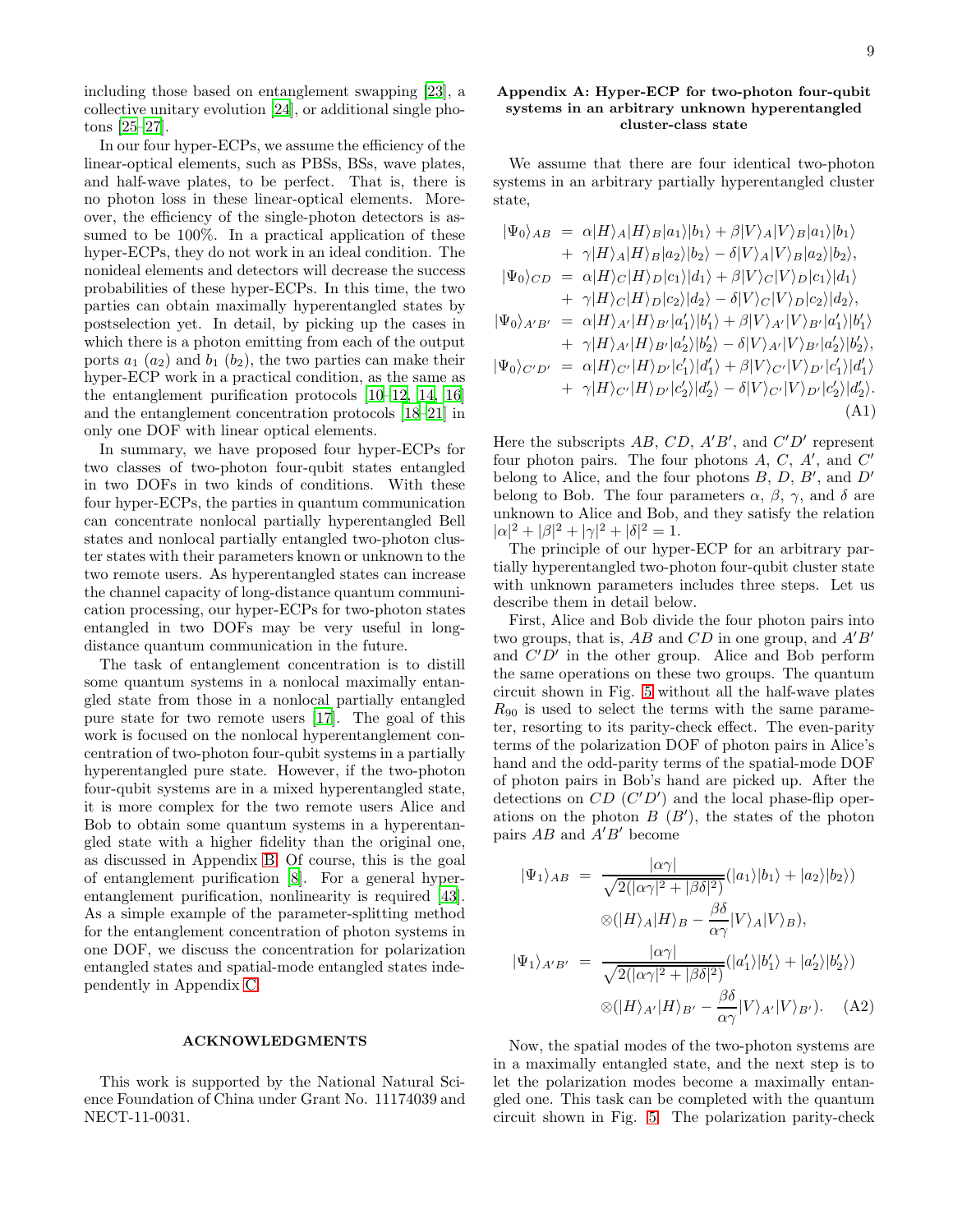measurement is performed on the photon pair  $AA'$  in Alice's hand, and the spatial-mode parity-check measurement is performed on the photon pair  $BB'$  in Bob's hand. Then the even-parity terms of the polarization DOF of photon pairs in Alice's hand and the odd-parity terms of the spatial-mode DOF of photon pairs in Bob's hand are picked up. After the detections on  $A'B'$  and the local phase-flip operations on the photon  $B$ , the state of the photon pair AB becomes  $|\varphi_f\rangle_{AB} = \frac{1}{2}(|H\rangle_A |H\rangle_B +$  $|V\rangle_A|V\rangle_B$  $(|a_1\rangle|b_1\rangle + |a_2\rangle|b_2\rangle)$  which is a maximally hyperentangled Bell state. This maximally hyperentangled Bell state can be transformed into a maximally entangled two-photon cluster state  $|\psi_f\rangle_{AB} = \frac{1}{2}(|H\rangle_A |H\rangle_B |a_1\rangle |b_1\rangle +$  $|V\rangle_A|V\rangle_B|a_1\rangle|b_1\rangle+|H\rangle_A|H\rangle_B|a_2\rangle|b_2\rangle-|V\rangle_A|V\rangle_B|a_2\rangle|b_2\rangle)$ with the operation shown in Fig. [7.](#page-6-1)

Up to now, we have transformed an arbitrary partially entangled two-photon cluster state into a maximally hyperentangled two-photon cluster state with the success probability  $P_4 = \frac{4|\alpha\beta\gamma\delta|^2}{2(|\alpha\gamma|^2+|\delta\beta|)}$  $\frac{4|\alpha\rho\gamma\delta|}{2(|\alpha\gamma|^2+|\delta\beta|^2)}$  by exploiting some linear-optical elements only. The principle of the first two steps of our hyper-ECP for partially hyperentangled two-photon cluster states is the same as that in the hyper-ECP for partially hyperentangled Bell states, and an arbitrary partially entangled two-photon cluster state can be changed to be a maximally hyperentangled Bell one. In the third step, the maximally hyperentangled Bell state is transformed into a maximally entangled twophoton cluster state with a linear-optical element.

In this hyper-ECP, one can see that four photon pairs are required for concentrating a hyperentangled twophoton four-qubit cluster-class state with four arbitrary unknown parameters. On one hand, it is not efficient, compared with the hyper-ECP for a partially hyperentangled Bell state as the latter requires only two pairs in a practical application. Moreover, this is, in principle, the necessary condition for the hyperentanglement concentration of an arbitrary unknown two-photon fourqubit cluster state because there are three independent parameters which are unknown to Alice and Bob, while there are only two independent parameters which are unknown to Alice and Bob in the hyperentanglement concentration of an unknown partially hyperentangled Bell state. On the other hand, it is possible to prepare a nonlocal maximally hyperentangled cluster-class state with a nonlocal maximally hyperentangled Bell state using a linear-optical element shown in Fig. [7.](#page-6-1) Therefore, in a practical application in quantum communication, the hyper-ECP for the hyperentangled Bell state is sufficient for long-distance quantum communication with hyperentangled two-photon four-qubit states. After the parties obtain a nonlocal maximally hyperentangled Bell state, they need only transform it into a nonlocal maximally hyperentangled cluster state with linear-optical elements.

# <span id="page-9-0"></span>Appendix B: Entanglement purification for a spatial-polarization mixed hyperentangled Bell state

We assume that there are two identical two-photon four-qubit systems in a mixed hyperentangled state,

$$
\rho_{AB} = [F_1|\phi_{AB}^+ \rangle_P \langle \phi_{AB}^+| + (1 - F_1)|\psi_{AB}^+ \rangle_P \langle \psi_{AB}^+|]
$$
  
\n
$$
\otimes |\phi_{AB}^+ \rangle_S \langle \phi_{AB}^+|,
$$
  
\n
$$
\rho_{CD} = [F_1|\phi_{CD}^+ \rangle_P \langle \phi_{CD}^+| + (1 - F_1)|\psi_{CD}^+ \rangle_P \langle \psi_{CD}^+|]
$$
  
\n
$$
\otimes |\phi_{CD}^+ \rangle_S \langle \phi_{CD}^+|.
$$
 (B1)

Here the subscripts  $AB$  and  $CD$  represent two photon pairs. The two photons A and C belong to Alice, and the two photons  $B$  and  $D$  belong to Bob. The subscripts P and S represent the polarization and the spatial-mode DOFs, respectively. The four states  $|\phi^{+}\rangle_{P}$ ,  $|\psi^{+}\rangle_{P}$ ,  $|\phi^{+}\rangle_{S}$ , and  $|\psi^+\rangle_S$  are defined as

$$
|\phi^{+}\rangle_{P} = \frac{1}{\sqrt{2}}(|HH\rangle + |VV\rangle),
$$
  
\n
$$
|\psi^{+}\rangle_{P} = \frac{1}{\sqrt{2}}(|HV\rangle + |VH\rangle),
$$
  
\n
$$
|\phi^{+}\rangle_{S} = \frac{1}{\sqrt{2}}(|a_{1}b_{1}\rangle + |a_{2}b_{2}\rangle),
$$
  
\n
$$
|\psi^{+}\rangle_{S} = \frac{1}{\sqrt{2}}(|a_{1}b_{2}\rangle + |a_{2}b_{1}\rangle).
$$
 (B2)

The state of the four-photon system ABCD can be described as

$$
\rho = \rho_{AB} \otimes \rho_{CD}.\tag{B3}
$$

This mixed hyperentangled Bell state can be viewed as the mixture of four maximally hyperentangled Bell states, the same as the conventional entanglement purification protocols for photon pairs [\[8](#page-11-7)[–16](#page-11-8)]. That is, it is the mixture of the four pure states in the polarization DOF:  $|\phi_{AB}^{\dagger}\rangle_P \otimes |\phi_{CD}^{\dagger}\rangle_P$  with the probability  $F_1^2$ ,  $|\phi_{AB}^{\dagger}\rangle_P \otimes$  $|\psi_{CD}^{\dagger}\rangle_P$  with the probability  $F_1(1-F_1), |\psi_{AB}^{\dagger}\rangle_P \otimes |\phi_{CD}^{\dagger}\rangle_P$ with the probability  $F_1(1 - F_1)$ , and  $|\psi_{AB}^+\rangle_P \otimes |\psi_{CD}^+\rangle_P$ with the probability  $(1 - F_1)^2$ . The state of the system in the spatial-mode DOF is  $|\phi_{AB}^+\rangle_s \otimes |\phi_{CD}^+\rangle_s$ .

In order to implement this hyper-EPP, Alice and Bob have to perform the same operations on the two photon pairs AC and BD, shown in Fig. [8.](#page-10-1) That is, Alice (Bob) performs the polarization parity-check measurements and the spatial-mode parity-check measurements on the photon pair  $AC$  ( $BD$ ) first and then detects the photon  $C(D)$ . If both Alice and Bob detect one and only one photon with their single-photon detectors, the state of the two-photon system AB becomes

$$
\rho_f = [F_1'|\phi^+\rangle_P\langle\phi^+| + (1 - F_1')|\psi^+\rangle_P\langle\psi^+|]_{AB}
$$
  
 
$$
\otimes|\phi^+\rangle_S\langle\phi^+|_{AB}.
$$
 (B4)

Here  $F'_1 = F_1^2/[F_1^2 + (1 - F_1)^2]$ . If  $F_1 > 1/2$ ,  $F'_1 > F_1$ . That is, the fidelity of the maximally hyperentangled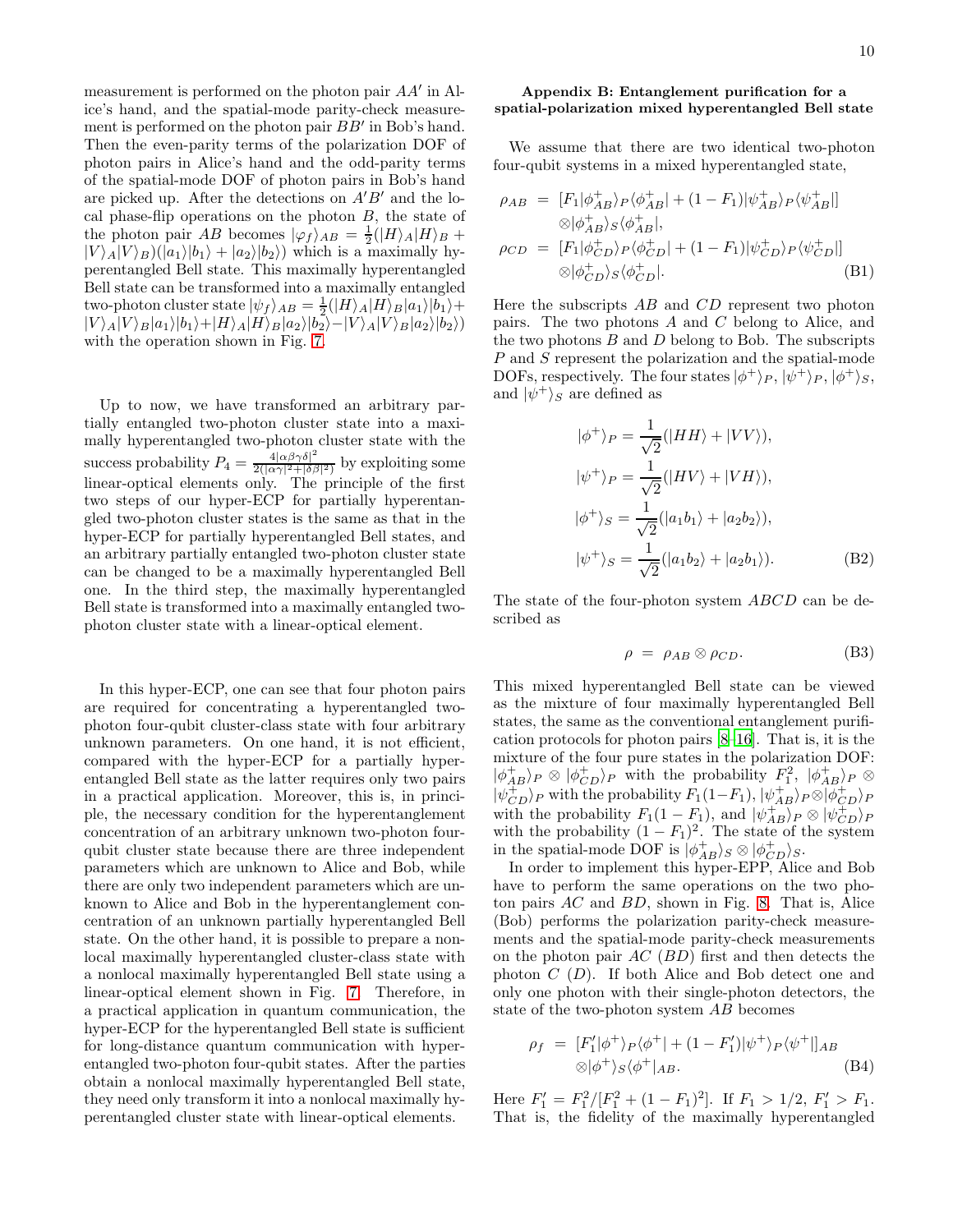

<span id="page-10-1"></span>FIG. 8: (Color online) Schematic diagram of our hyperentanglement purification protocol (hyper-EPP) for a mixed hyperentangled Bell state with polarization bit-flip errors. Bob performs the same operations as Alice by replacing the photons  $A$  and  $C$  with the photons  $B$  and  $D$ , respectively.

Bell state  $|\varphi_f\rangle_{AB} = \frac{1}{2} (|H\rangle_A |H\rangle_B + |V\rangle_A |V\rangle_B)(|a_1\rangle |b_1\rangle +$  $|a_2\rangle|b_2\rangle$  increases after a round of entanglement purification if  $F_1 > 1/2$ . In a practical application, Alice and Bob should resort to postselection for judging whether there is one and only one photon detected by each of them or not, similar to the conventional EPPs in the polarization DOF [\[8](#page-11-7)[–13\]](#page-11-13).

Our hyper-EPP is used to purify the mixed hyperentangled Bell state with polarization bit-flip errors. The polarization phase-flip error can be transformed into the polarization bit-flip error with local operations [\[8](#page-11-7)[–13\]](#page-11-13). The spatial-mode entanglement is robust against bit-flip errors because it is hard for a photon to permeate into another fiber [\[11,](#page-11-12) [12\]](#page-11-16). The phase-flip error of the spatialmode DOF can be depressed with current technology [\[11,](#page-11-12) [12](#page-11-16)]. If there are both the polarization bit-flip error and the spatial-mode bit-flip error in a mixed hyperentangled Bell state, the present hyper-EPP cannot be implemented with linear optics, which is limited by the ability of linear optics for purifying only one qubit error. In this time, we should use nonlinear optics to implement the hyper-EPP for a mixed hyperentangled Bell state with both the polarization bit-flip error and the spatial-mode bit-flip error [\[43](#page-12-15)].

# <span id="page-10-0"></span>Appendix C: Parameter-splitting-based entanglement concentration of photon systems in a known partially entangled state in one DOF

In this section, we will describe the ECPs for a partially entangled polarization Bell state and a partially entangled spatial-mode Bell state independently based on our parameter-splitting method in detail.



<span id="page-10-2"></span>FIG. 9: (Color online) Schematic diagram of our parametersplitting-based ECP for a partially entangled Bell state with known parameters in the polarization DOF.  $R_{\theta}$ <sup>'</sup> represents a wave plate which can rotate the horizontal polarization with an angle  $\theta'' = \arccos(\beta/\alpha)$ . D represents a single-photon detector.

### 1. Parameter-splitting-based entanglement concentration of photon systems in a known partially entangled polarization state

Let us assume that the initial partially entangled Bellclass state in the polarization DOF is

$$
|\varphi_0\rangle_{AB} = \alpha |H\rangle_A |H\rangle_B + \beta |V\rangle_A |V\rangle_B. \tag{C1}
$$

Here the subscripts  $A$  and  $B$  represent the two photons shared by the two remoter users Alice and Bob, respectively.  $\alpha$  and  $\beta$  are two real parameters that are known to Alice and Bob, and they satisfy the relation  $|\alpha|^2 + |\beta|^2 = 1$ and  $|\alpha| > |\beta|$ .

The principle of the ECP for a partially entangled polarization Bell state is shown in Fig. [9,](#page-10-2) which can be implemented by performing local unitary operations on the photon A in its polarization DOF. Alice performs the polarization unitary operation  $R_{\theta''}$  on the photon A, which rotates the horizontal polarization  $|H\rangle$  with an angle  $\theta'' = \arccos(\beta/\alpha)$ , that is,  $|H\rangle \rightarrow \cos\theta''|H\rangle + \sin\theta''|V\rangle$ . After the photon A passes through PBS and  $R_{\theta''}$ , the state of the system is transformed from  $|\varphi_0\rangle_{AB}$  into  $|\varphi_1\rangle_{AB}$ . Here

$$
|\varphi_1\rangle_{AB} = \frac{1}{\sqrt{2}} [\beta(|H\rangle_A |H\rangle_B + |V\rangle_A |V\rangle_B) + \sqrt{|\alpha|^2 - |\beta|^2} |V'\rangle_A |H\rangle_B].
$$
 (C2)

Here  $|V'\rangle$  presents the vertical polarization of the photon after the operation  $R_{\theta''}$ , and the photon will emit from the spatial mode  $a'$  and it will be detected by the singlephoton detector  $D$  in principle. If the detector  $D$  does not click, the state  $|\varphi_1\rangle_{AB}$  becomes a maximally entangled one. That is, the state of the two-photon system AB becomes

$$
|\phi^{+}\rangle_{AB} = \frac{1}{\sqrt{2}} (|H\rangle|H\rangle + |V\rangle|V\rangle)_{AB}.
$$
 (C3)

This is just the maximally entangled polarization Bell state of a two-photon system. If the detector D clicks, the polarization state  $|\varphi_1\rangle_{AB}$  is projected into the product state  $|V'\rangle_A|H\rangle_B$ . Certainly, the photon A is destroyed, and the entanglement concentration fails in this time.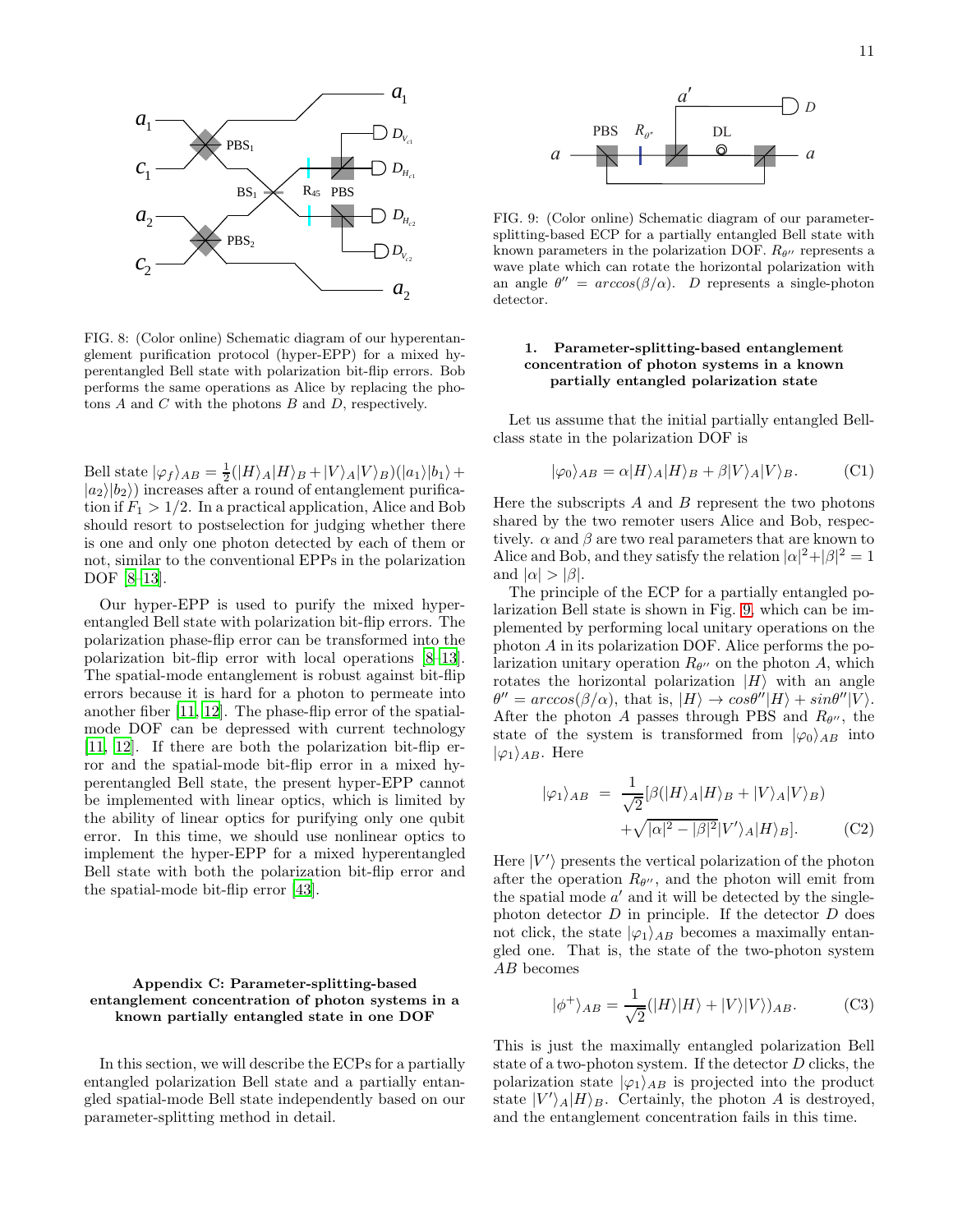Now we have implemented our parameter-splittingbased ECP for a partially entangled polarization Bell state with known parameters. If the detector D does not click, our ECP succeeds, which takes place with the probability of  $P_p = 2|\beta|^2$ . If the detector D clicks, the photon A is destroyed and our ECP fails.



<span id="page-11-18"></span>FIG. 10: (Color online) Schematic diagram of our parametersplitting-based ECP for a partially entangled Bell state with known parameters in the spatial-mode DOF. UBS represents an unbalanced beam splitter with the reflection coefficient  $R = \beta/\alpha$ .

### 2. Parameter-splitting-based entanglement concentration of photon systems in a known partially entangled spatial-mode state

Let us assume that the initial partially entangled Bellclass state in the spatial-mode DOF is

$$
|\varphi_0\rangle_{AB} = \alpha|a_1\rangle|b_1\rangle + \beta|a_2\rangle|b_2\rangle.
$$
 (C4)

Here the subscripts  $A$  and  $B$  represent the two photons shared by Alice and Bob.  $\alpha$  and  $\beta$  are two real parameters

- <span id="page-11-0"></span>[1] M. A. Nielsen and I. L. Chuang, Quantum Computation and Quantum Information , Cambridge University Press, Cambridge, (2000).
- <span id="page-11-1"></span>[2] N. Gisin, G. Ribordy, W. Tittel, and H. Zbinden, Rev. Mod. Phys. 74, 145 (2002).
- <span id="page-11-2"></span>[3] C. H. Bennett, G. Brassard, C. Crépeau, R. Jozsa, A. Peres, and W. K. Wootters, Phys. Rev. Lett. 70 , 1895 (1993).
- <span id="page-11-3"></span>[4] C. H. Bennett and S. J. Wiesner, Phys. Rev. Lett. 69, 2881 (1992).
- <span id="page-11-4"></span>[5] X. S. Liu, G. L. Long, D. M. Tong, and F. Li, Phys. Rev. A 65, 022304 (2002).
- <span id="page-11-5"></span>[6] M. Hillery, V. Bužek, and A. Berthiaume, Phys. Rev. A 59, 1829 (1999).
- <span id="page-11-6"></span>[7] L. Xiao, G. L. Long, F. G. Deng, and J. W. Pan, Phys. Rev. A 69, 052307 (2004).
- <span id="page-11-7"></span>[8] C. H. Bennett, G. Brassard, S. Popescu, B. Schumacher, J. A. Smolin, and W. K. Wootters, Phys. Rev. Lett. 76, 722 (1996).
- [9] D. Deutsch, A. Ekert, R. Jozsa, C. Macchiavello, S. Popescu, and A. Sanpera, Phys. Rev. Lett. 77, 2818 (1996).

that are known to Alice and Bob, and they satisfy the relation  $|\alpha|^2 + |\beta|^2 = 1$  and  $|\alpha| > |\beta|$ .

The principle of the ECP for a partially entangled spatial-mode Bell state is shown in Fig. [10.](#page-11-18) It can be implemented by performing local unitary operations on the photon A in the spatial-mode DOF. Alice performs a unitary operation on the spatial mode  $a_1$  by using an un-balanced BS [\[42\]](#page-12-12) with the reflection coefficient  $R = \beta/\alpha$ , shown in Fig. [1\(](#page-2-0)b), and the partially entangled spatialmode Bell state  $|\varphi_0\rangle_{AB}$  is changed to be  $|\varphi_1\rangle_{AB}$ . Here

$$
|\varphi_1\rangle_{AB} = \beta(|a_1\rangle|b_1\rangle + |a_2\rangle|b_2\rangle) + \sqrt{|\alpha|^2 - |\beta|^2} |a_3\rangle|b_1\rangle.
$$
 (C5)

The state of the two-photon system AB becomes a maximally entangled one if the detector D does not click. That is, the state of the two-photon system AB becomes

$$
|\varphi_2\rangle_{AB} = \frac{1}{\sqrt{2}}(|a_1\rangle|b_1\rangle + |a_2\rangle|b_2\rangle). \tag{C6}
$$

If the detector D clicks, the state of the system is projected into a product state  $|a_3\rangle|b_2\rangle$ . In this time, the photon A is destroyed, and the entanglement concentration fails.

It is not difficult to calculate the success probability of our ECP for a partially entangled spatial-mode Bell state. If the detector D does not click, our ECP succeeds, which takes place with the probability of  $P_s = 2|\beta|^2$ . If the detector  $D$  clicks, the photon  $A$  is destroyed and our ECP fails.

- <span id="page-11-15"></span>[10] J. W. Pan, C. Simon, Č. Brukner and A. Zeilinger, Nature (London) 410, 1067 (2001).
- <span id="page-11-12"></span>[11] C. Simon and J. W. Pan, Phys. Rev. Lett. 89, 257901 (2002).
- <span id="page-11-16"></span>[12] J. W. Pan, S. Gasparonl, R. Ursin, G. Weihs, and A. Zellinger, Nature (London) 423, 417 (2003).
- <span id="page-11-13"></span>[13] Y. B. Sheng, F. G. Deng, and H. Y. Zhou, Phys. Rev. A 77, 042308 (2008).
- <span id="page-11-14"></span>[14] Y. B. Sheng and F. G. Deng, Phys. Rev. A 81, 032307 (2010).
- [15] Y. B. Sheng and F. G. Deng, Phys. Rev. A 82, 044305 (2010).
- <span id="page-11-8"></span>[16] F. G. Deng, Phys. Rev. A **83**, 062316 (2011).
- <span id="page-11-9"></span>[17] C. H. Bennett, H. J. Bernstein, S. Popescu, and B. Schumacher, Phys. Rev. A 53, 2046 (1996).
- <span id="page-11-10"></span>[18] T. Yamamoto, M. Koashi, and N. Imoto, Phys. Rev. A 64, 012304 (2001).
- <span id="page-11-11"></span>[19] Z. Zhao, J. W. Pan, and M. S. Zhan, Phys. Rev. A 64, 014301 (2001).
- [20] Z. Zhao, T. Yang, Y. A. Chen, A. N. Zhang, and J. W. Pan, Phys. Rev. Lett. 90, 207901 (2003).
- <span id="page-11-17"></span>[21] T. Yamamoto, M. Koashi, S K. Ozdemir, and N. Imoto,